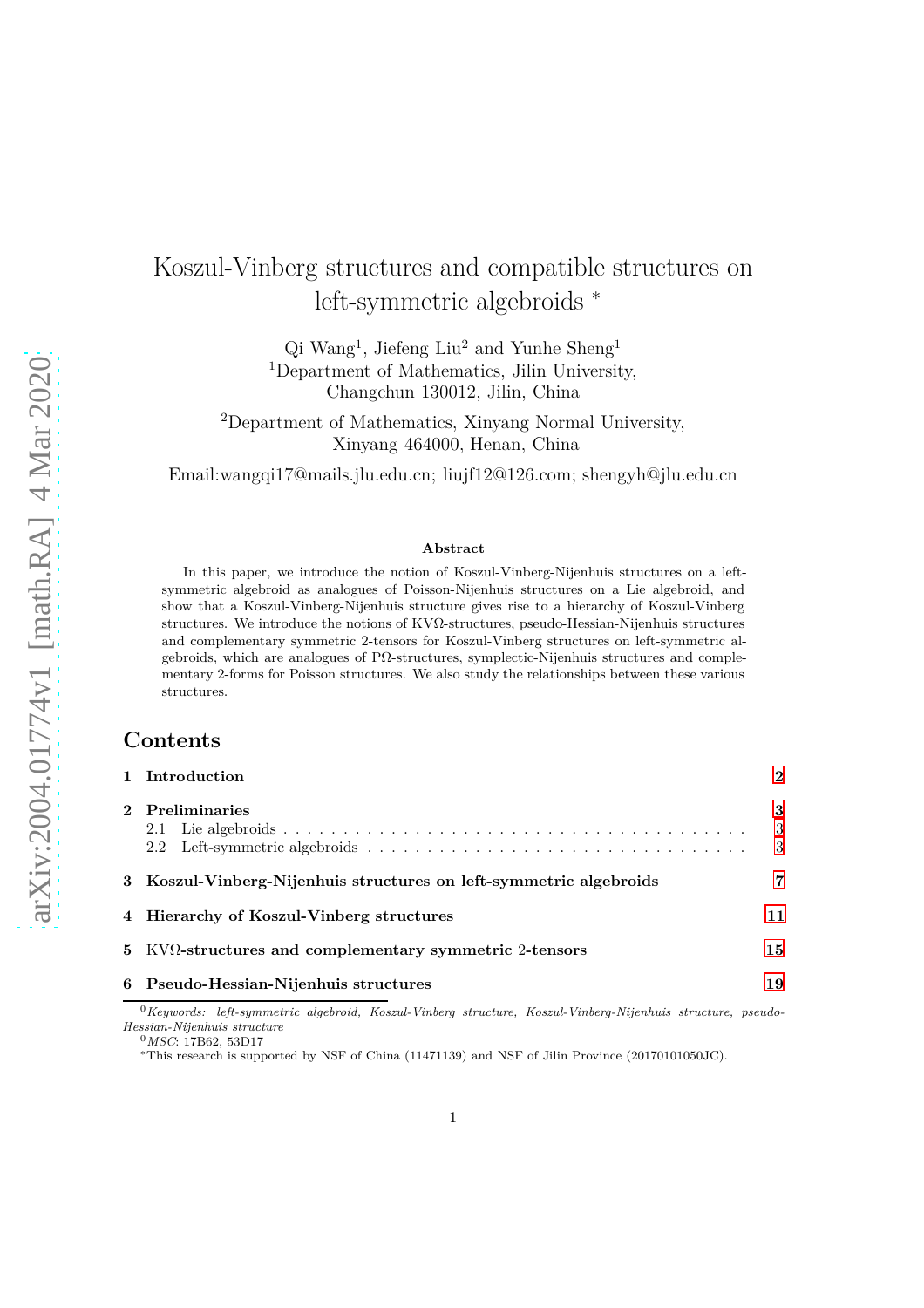## <span id="page-1-0"></span>**1 Introduction**

Left-symmetric algebras (or pre-Lie algebras) arose from the study of convex homogeneous cones ([\[27\]](#page-21-0)), affine manifolds and affine structures on Lie groups([\[10\]](#page-21-1)), deformation and cohomology theory of associative algebras([\[6\]](#page-20-0)) and then appear in many fields in mathematics and mathematical physics. See the survey article [3] and the references therein. In particular, there are close relations between left-symmetric algebras and certain important left-invariant structures on Lie groups([\[7,](#page-20-1) [11,](#page-21-2) [19,](#page-21-3) [20,](#page-21-4) [21\]](#page-21-5)).

A left-symmetric algebroid is a geometric generalization of a left-symmetric algebra. See [\[12,](#page-21-6) [22,](#page-21-7) [23\]](#page-21-8) for more details and applications. The notion of a Nijenhuis operator on a left-symmetric algebroid was introduced in [\[13\]](#page-21-9), which could generate a trivial deformation. See [\[29\]](#page-21-10) for more details of deformations of left-symmetric algebras. In [\[14\]](#page-21-11), Motivated by the theory of Lie biagebroids ([17]), the notion of a left-symmetric bialgebroid was introduced as a geometric generalization of a left-symmetric bialgebra ([1]). The double of a left-symmetric bialgebroid is not a left-symmetric algebroid anymore, but a pre-symplectic algebroid([\[13\]](#page-21-9)). This result is parallel to the fact that the double of a Lie bialgebroid is a Courant algebroid([\[15\]](#page-21-12)). As a Poisson structure *π* on a manifold gives rise to a Lie bialgebroid, a symmetric 2-tensor *H* on a flat manifold satisfying a certain condition gives rise to a left-symmetric bialgebroid. In this paper, we call this symmetric 2-tensor *H* a Koszul-Vinberg structure. In particular, if the Koszul-Vinberg structure *H* is nondegenerate, the inverse of  $H$  is a pseudo-Hessian structure on a flat manifold. See [\[24,](#page-21-13) [25,](#page-21-14) 26] for more information about pseudo-Hessian Lie algebras and Hessian geometry. Therefore, Koszul-Vinberg structures and pseudo-Hessian structures are symmetric analogues of Poisson structures and symplectic structures, respectively. In [\[2\]](#page-20-2), the authors recovered the Koszul-Vinberg structure (they called it a contravariant pseudo-Hessian structure) from a different point of view and built an analogue of Darboux-Weinstein theorem near a regular point for this structure.

In this paper, we add some compatibility conditions between a Koszul-Vinberg structure and a Nijenhuis operator on a left-symmetric algebroid to introduce the notion of a Koszul-Vinberg-Nijenhuis structure. Koszul-Vinberg-Nijenhuis structures on left-symmetric algebroids enjoy many properties that parallel to Poisson-Nijenhuis structures on Lie algebroids([\[8,](#page-20-3) [9,](#page-20-4) [18\]](#page-21-15)). Furthermore, we introduce the notions of KV $\Omega$ -structures, pseudo-Hessian-Nijenhuis structures and complementary symmetric 2-tensors for Koszul-Vinberg structures on left-symmetric algebroids, which are analoguesof PΩ-structures ([\[9,](#page-20-4) [18\]](#page-21-15)), symplectic-Nijenhuis structures ([\[4,](#page-20-5) [9,](#page-20-4) 18]) and complementary 2-forms for Poisson structures([\[9,](#page-20-4) [28\]](#page-21-16)).

The paper is organized as follows. In Section [2,](#page-2-0) we recall the notions and properties of Lie algebroids and left-symmetric algebroids. In Section [3,](#page-6-0) we add some compatibility conditions between a Koszul-Vinberg structure *H* and a Nijenhuis operator *N* to introduce the notion of a Koszul-Vinberg-Nijenhuis structure (KVN-structure) on a left-symmetric algebroid. In Section [4,](#page-10-0) we study compatible Koszul-Vinberg structures on left-symmetric algebroids. We show that a KVN-structure  $(H, N)$  gives rise to a hierarchy of Koszul-Vinberg structures. In Section [5,](#page-14-0) we introduce the notion of a KVΩ-structure on a left-symmetric algebroid, which consists of a Koszul-Vinberg structure *H* and a 2-cocycle  $\mathfrak{B} \in \text{Sym}^2(A^*)$  satisfying some compatibility conditions. The relations between KVΩ-structures and KVN-structures are studied. In Section [6,](#page-18-0) we introduce the notion of a pseudo-Hessian-Nijenhuis structure (HN-structure) on a left-symmetric algebroid *A*, which consists of a pseudo-Hessian structure  $\mathfrak{B} \in \text{Sym}^2(A^*)$  and a Nijenhuis operator *N* on *A* satisfying some compatibility conditions. The relations among KVN-structures, KVΩ-structures and HN-structures are discussed. Moreover, various examples are given.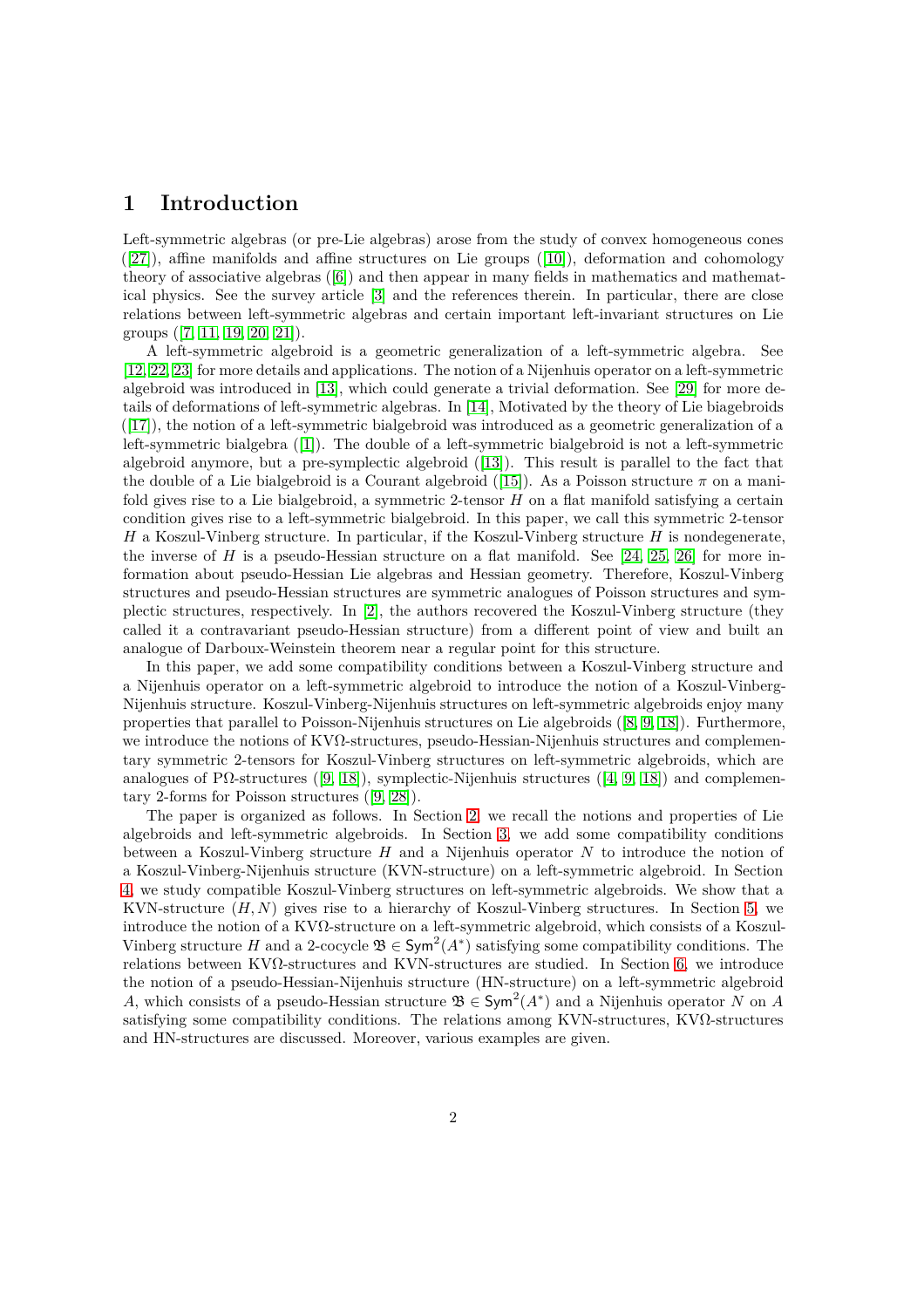## <span id="page-2-1"></span><span id="page-2-0"></span>**2 Preliminaries**

#### **2.1 Lie algebroids**

The notion of a Lie algebroid was introduced by Pradines in 1967, as a generalization of Lie algebras and tangent bundles. See [16] for the general theory about Lie algebroids.

**Definition 2.1.** *A* Lie algebroid *structure on a vector bundle*  $A \rightarrow M$  *is a pair that consists of a Lie algebra structure*  $[-,-]_A$  *on the section space*  $\Gamma(A)$  *and a bundle map*  $a_A : A \longrightarrow TM$ , *called the anchor, such that the following relation is satisfied:*

$$
[x, fy]_{\mathcal{A}} = f[x, y]_{\mathcal{A}} + a_{\mathcal{A}}(x)(f)y, \quad \forall x, y \in \Gamma(\mathcal{A}), \ f \in C^{\infty}(M).
$$

For a vector bundle  $E \longrightarrow M$ , we denote by  $\mathfrak{D}(E)$  the gauge Lie algebroid of the frame bundle  $\mathcal{F}(E)$ , which is also called the covariant differential operator bundle of  $E$ .

Let  $(A, [-, -]_A, a_A)$  and  $(\mathcal{B}, [-, -]_B, a_B)$  be two Lie algebroids (with the same base), a **basepreserving morphism** from A to B is a bundle map  $\sigma : A \rightarrow B$  over the identity such that

$$
a_{\mathcal{B}} \circ \sigma = a_{\mathcal{A}}, \quad \sigma[x, y]_{\mathcal{A}} = [\sigma(x), \sigma(y)]_{\mathcal{B}}.
$$

A **representation** of a Lie algebroid A on a vector bundle *E* is a base-preserving morphism *ρ* from A to the Lie algebroid  $\mathfrak{D}(E)$ . Let  $(E; \rho)$  be a representation. The **dual representation** of a Lie algebroid A on  $E^*$  is the bundle map  $\rho^*: A \longrightarrow \mathfrak{D}(E^*)$  given by

$$
\langle \rho^*(x)(\alpha), u \rangle = a_{\mathcal{A}}(x) \langle \alpha, u \rangle - \langle \alpha, \rho(x)(u) \rangle, \quad \forall x \in \Gamma(\mathcal{A}), \ \alpha \in \Gamma(E^*), u \in \Gamma(E).
$$

For all  $x \in \Gamma(\mathcal{A})$ , the Lie derivation  $\mathcal{L}_x : \Gamma(\mathcal{A}^*) \longrightarrow \Gamma(\mathcal{A}^*)$  of the Lie algebroid  $\mathcal{A}$  is given by

$$
\langle \mathcal{L}_x \alpha, y \rangle = a_{\mathcal{A}}(x) \langle \alpha, y \rangle - \langle \alpha, [x, y]_{\mathcal{A}} \rangle, \quad \forall y \in \Gamma(\mathcal{A}), \alpha \in \Gamma(\mathcal{A}^*).
$$
 (1)

A Lie algebroid  $(A, [-,-]_A, a_A)$  naturally represents on the trivial line bundle  $E = M \times \mathbb{R}$  via the anchor map  $a_{\mathcal{A}}: \mathcal{A} \longrightarrow TM$ . The coboundary operator  $d_{\mathcal{A}}: \Gamma(\wedge^k \mathcal{A}^*) \longrightarrow \Gamma(\wedge^{k+1} \mathcal{A}^*)$  is given by

$$
d_{\mathcal{A}}\varpi(x_1,\dots,x_{k+1}) = \sum_{i=1}^{k+1} (-1)^{i+1} a_{\mathcal{A}}(x_i) \varpi(x_1 \dots,\hat{x_i},\dots,x_{k+1}) + \sum_{i < j} (-1)^{i+j} \varpi([x_i,x_j]_{\mathcal{A}}, x_1 \dots,\hat{x_i},\dots,\hat{x_j},\dots,x_{k+1}).
$$

#### <span id="page-2-2"></span>**2.2 Left-symmetric algebroids**

**Definition 2.2.** *A* **left-symmetric algebra** *is a pair* (g*,* ·g)*, where* g *is a vector space, and* ·<sup>g</sup> : g ⊗ g −→ g *is a bilinear operation such that for all x, y, z* ∈ g*, the associator*

$$
(x, y, z) \triangleq x \cdot_{\mathfrak{g}} (y \cdot_{\mathfrak{g}} z) - (x \cdot_{\mathfrak{g}} y) \cdot_{\mathfrak{g}} z \tag{2}
$$

*is symmetric in x, y, i.e.*

$$
(x, y, z) = (y, x, z)
$$
, or equivalently,  $x \cdot_{\mathfrak{g}} (y \cdot_{\mathfrak{g}} z) - (x \cdot_{\mathfrak{g}} y) \cdot_{\mathfrak{g}} z = y \cdot_{\mathfrak{g}} (x \cdot_{\mathfrak{g}} z) - (y \cdot_{\mathfrak{g}} x) \cdot_{\mathfrak{g}} z$ .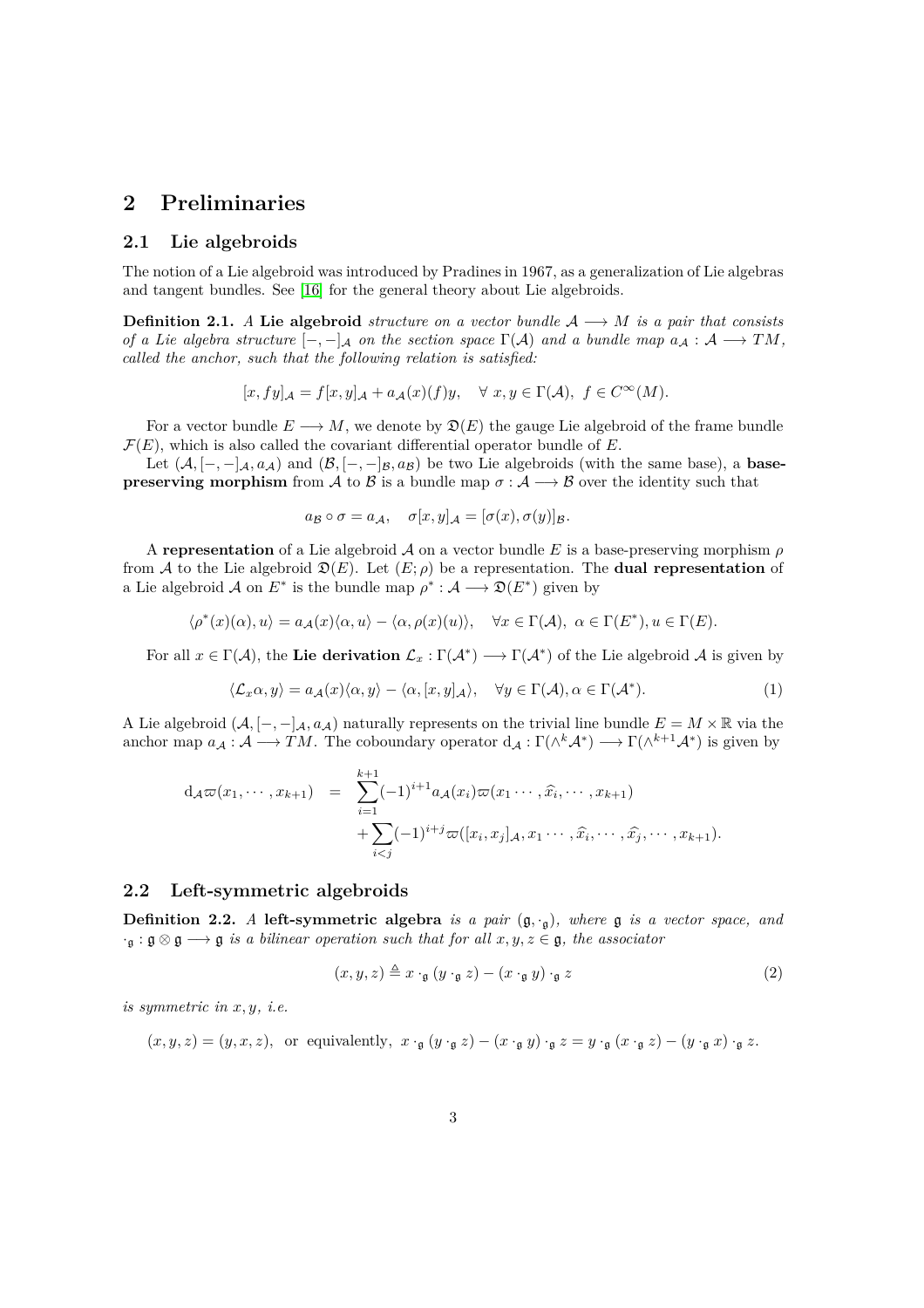**Definition 2.3.** ([\[12,](#page-21-6) [22\]](#page-21-7)) *A* **left-symmetric algebroid** *structure on a vector bundle*  $A \rightarrow M$ *is a pair that consists of a left-symmetric algebra structure*  $\cdot$ *A on the section space*  $\Gamma(A)$  *and a vector bundle morphism*  $a_A : A \longrightarrow TM$ *, called the anchor, such that for all*  $f \in C^{\infty}(M)$  *and*  $x, y \in \Gamma(A)$ *, the following conditions are satisfied:* 

(i)  $x \cdot_A (fy) = f(x \cdot_A y) + a_A(x)(f)y$ ,

(ii)  $(fx) \cdot_A y = f(x \cdot_A y)$ .

We usually denote a left-symmetric algebroid by  $(A, \cdot_A, a_A)$ . Any left-symmetric algebra is a left-symmetric algebroid over a point.

For any  $x \in \Gamma(A)$ , we define  $L_x : \Gamma(A) \longrightarrow \Gamma(A)$  and  $R_x : \Gamma(A) \longrightarrow \Gamma(A)$  by

$$
L_x y = x \cdot_A y, \quad R_x y = y \cdot_A x. \tag{3}
$$

Condition (i) in the above definition means that  $L_x \in \mathfrak{D}(A)$ . Condition (ii) means that the map  $x \mapsto L_x$  is  $C^{\infty}(M)$ -linear. Thus,  $L : A \longrightarrow \mathfrak{D}(A)$  is a bundle map. With the same notations, there is two maps  $L_x, R_x : \Gamma(A^*) \longrightarrow \Gamma(A^*)$  given by

<span id="page-3-0"></span>
$$
\langle L_x \xi, y \rangle = a_A(x) \langle \xi, y \rangle - \langle \xi, L_x y \rangle, \quad \langle R_x \xi, y \rangle = -\langle \xi, R_x y \rangle, \quad \forall x, y \in \Gamma(A), \xi \in \Gamma(A^*). \tag{4}
$$

**Proposition 2.4.** ([\[12\]](#page-21-6)) *Let*  $(A, \cdot_A, a_A)$  *be a left-symmetric algebroid. Define a skew-symmetric bilinear bracket operation*  $[-,-]_A$  *on*  $\Gamma(A)$  *by* 

$$
[x, y]_A = x \cdot_A y - y \cdot_A x, \quad \forall x, y \in \Gamma(A).
$$

*Then*  $(A, [-,-]_A, a_A)$  *is a Lie algebroid, and denoted by*  $A^c$ *, called the* **sub-adjacent Lie algebroid** *of*  $(A, \cdot_A, a_A)$ *. Furthermore,*  $L : A \longrightarrow \mathfrak{D}(A)$  *gives a representation of the Lie algebroid Ac .*

Recall that a connection ∇ on *M* is said to be **flat** if the torsion tensor and curvature tensor of ∇ vanish identically. A manifold *M* endowed with a flat connection ∇ is called a **flat manifold**. The following results for flat manifolds are well known. See [\[25\]](#page-21-14) for more details.

**Proposition 2.5.** *Let* (*M,* ∇) *be a flat manifold. Then there exists local coordinate system*  ${x^1, \cdots, x^n}$  *on M such that*  $\nabla_{\frac{\partial}{\partial x^i}}$  $\frac{\partial}{\partial x^j} = 0$ ,  $i, j = 1, \ldots, n$ . *We call this local coordinate system an* **affine coordinate system**  $with$   $r$ *espect to*  $\nabla$ *.* 

**Example 2.6.** Let  $\mathbb{R}^n$  be the affine space with the affine coordinate system  $\{x^1, x^2, \ldots, x^n\}$ . Then *there is a natural flat connection*  $\nabla$  *on*  $\mathbb{R}^n$  *defined by*  $\nabla_{\frac{\partial}{\partial x^i}}$  $\frac{\partial}{\partial x^j} = 0$ , *i, j* = 1, ..., *n. We call this connection the* **standard flat connection** on  $\mathbb{R}^n$ .

<span id="page-3-1"></span>**Example 2.7.** Let  $(M, \nabla)$  be a flat manifold. Then  $(TM, \nabla, id)$  is a left-symmetric algebroid whose sub-adjacent Lie algebroid is exactly the tangent Lie algebroid. We denote this left-symmetric algebroid by  $T_{\nabla}M$ .

In the following, we recall the definition of a Nijenhuis operator on a left-symmetric algebroid, which could generate a trivial deformation of the left-symmetric algebroid.

**Definition 2.8.** ([\[12\]](#page-21-6)) *A bundle map*  $N: A \longrightarrow A$  *is called a* **Nijenhuis operator** *on a leftsymmetric algebroid* (*A,* ·*A, aA*) *if the Nijenhuis condition holds:*

$$
N(x) \cdot_A N(y) - N(x \cdot_A N(y) + N(x) \cdot_A y + N(x \cdot_A y)) = 0, \quad \forall x, y \in \Gamma(A). \tag{5}
$$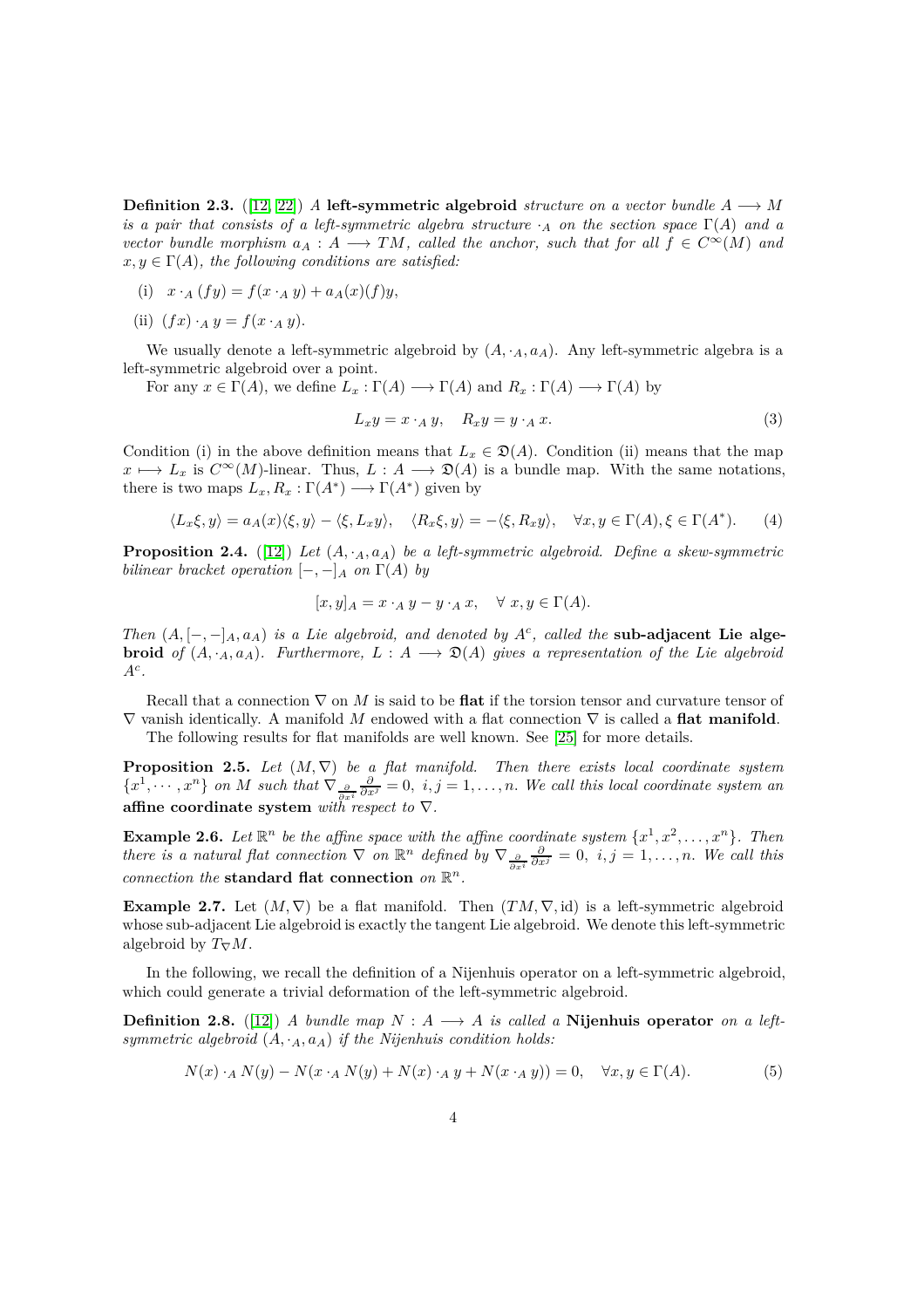Obviously, any Nijenhuis operator on a left-symmetric algebroid is also a Nijenhuis operator on the corresponding sub-adjacent Lie algebroid.

Let *N* be a Nijenhuis operator on a left-symmetric algebroid  $(A, \cdot_A, a_A)$ . We denote by  $\cdot_N$ :  $A \otimes A \longrightarrow A$  the deformed multiplication. More precisely,

$$
x \cdot_N y = N(x) \cdot_A y + x \cdot_A N(y) - N(x \cdot_A y). \tag{6}
$$

Then  $(A, \cdot_N, a_N = a_A \circ N)$  is a left-symmetric algebroid, and N is a left-symmetric algebroid morphism between  $(A, \cdot_N, a_N = a_A \circ N)$  and  $(A, \cdot_A, a_A)$ . We denote by  $[-, -]_N$  the commutator bracket of  $\cdot_N$ . More precisely,

$$
[x, y]_N = x \cdot_N y - y \cdot_N x, \quad \forall x, y \in \Gamma(A). \tag{7}
$$

Then  $(A, [-, -]_N, a_N)$  is a Lie algebroid and *N* is a Lie algebroid morphism between  $(A, [-, -]_N, a_N =$  $a_A \circ N$  and  $(A, [-, -]_A, a_A)$ .

By direct calculations, we have

<span id="page-4-1"></span>**Lemma 2.9.** *Let* (*A,* ·*A, aA*) *be a left-symmetric algebroid and N a Nijenhuis operator.*

- (i) For all  $k \in \mathbb{N}$ ,  $(A, \cdot_{N^k}, a_{N^k} = a_A \circ N^k)$  is a left-symmetric algebroid;
- (ii) *For all*  $l \in \mathbb{N}$ *,*  $N^l$  *is a Nijenhuis operator on the left-symmetric algebroid*  $(A, \cdot_{N^k}, a_{N^k})$ *;*
- (iii) The left-symmetric algebroids  $(A, (\cdot_{N^k})_{N^l}, a_{N^{k+l}})$  and  $(A, \cdot_{N^{k+l}}, a_{N^{k+l}})$  are the same;
- (iv)  $N^l$  is a left-symmetric algebroid homomorphism from  $(A, \cdot_{N^{k+l}}, a_{N^{k+l}})$  to  $(A, \cdot_{N^k}, a_{N^k})$ .

Let  $(A, \cdot_A, a_A)$  be a left-symmetric algebroid and  $E$  a vector bundle. A **representation** of *A* on *E* consists of a pair  $(\rho, \mu)$ , where  $\rho : A \longrightarrow \mathfrak{D}(E)$  is a representation of  $A^c$  on *E* and  $\mu: A \longrightarrow \text{End}(E)$  is a bundle map, such that for all  $x, y \in \Gamma(A), e \in \Gamma(E)$ , we have

$$
\rho(x)\mu(y)e - \mu(y)\rho(x)e = \mu(x \cdot_A y)e - \mu(y)\mu(x)e.
$$
\n(8)

Denote a representation by  $(E; \rho, \mu)$ .

Let us recall the cochain complex with the coefficient in the trivial representation, i.e.  $\rho = a_A$ and  $\mu = 0$ . See [5, [12\]](#page-21-6) for general theory of cohomologies of right-symmetric algebras and leftsymmetric algebroids respectively. The set of  $(n + 1)$ -cochains is given by

$$
C^{n+1}(A) = \Gamma(\wedge^n A^* \otimes A^*), \ n \ge 0.
$$

For all  $\varphi \in C^n(A)$  and  $x_i \in \Gamma(A)$ ,  $i = 1, \dots, n+1$ , the coboundary operator  $\delta_A$  is given by

<span id="page-4-0"></span>
$$
\delta_A \varphi(x_1, \dots, x_{n+1}) = \sum_{i=1}^n (-1)^{i+1} a_A(x_i) \varphi(x_1, \dots, \hat{x_i}, \dots, x_{n+1})
$$
  

$$
- \sum_{i=1}^n (-1)^{i+1} \varphi(x_1, \dots, \hat{x_i}, \dots, x_n, x_i \cdot_A x_{n+1})
$$
  

$$
+ \sum_{1 \le i < j \le n} (-1)^{i+j} \varphi([x_i, x_j]_A, x_1, \dots, \hat{x_i}, \dots, \hat{x_j}, \dots, x_{n+1}).
$$
 (9)

Let  $(A, \cdot_A, a_A)$  be a left-symmetric algebroid. Define

$$
\mathsf{Sym}^2(A) = \{ H \in A \otimes A | H(\alpha, \beta) = H(\beta, \alpha), \quad \forall \alpha, \beta \in \Gamma(A^*) \}.
$$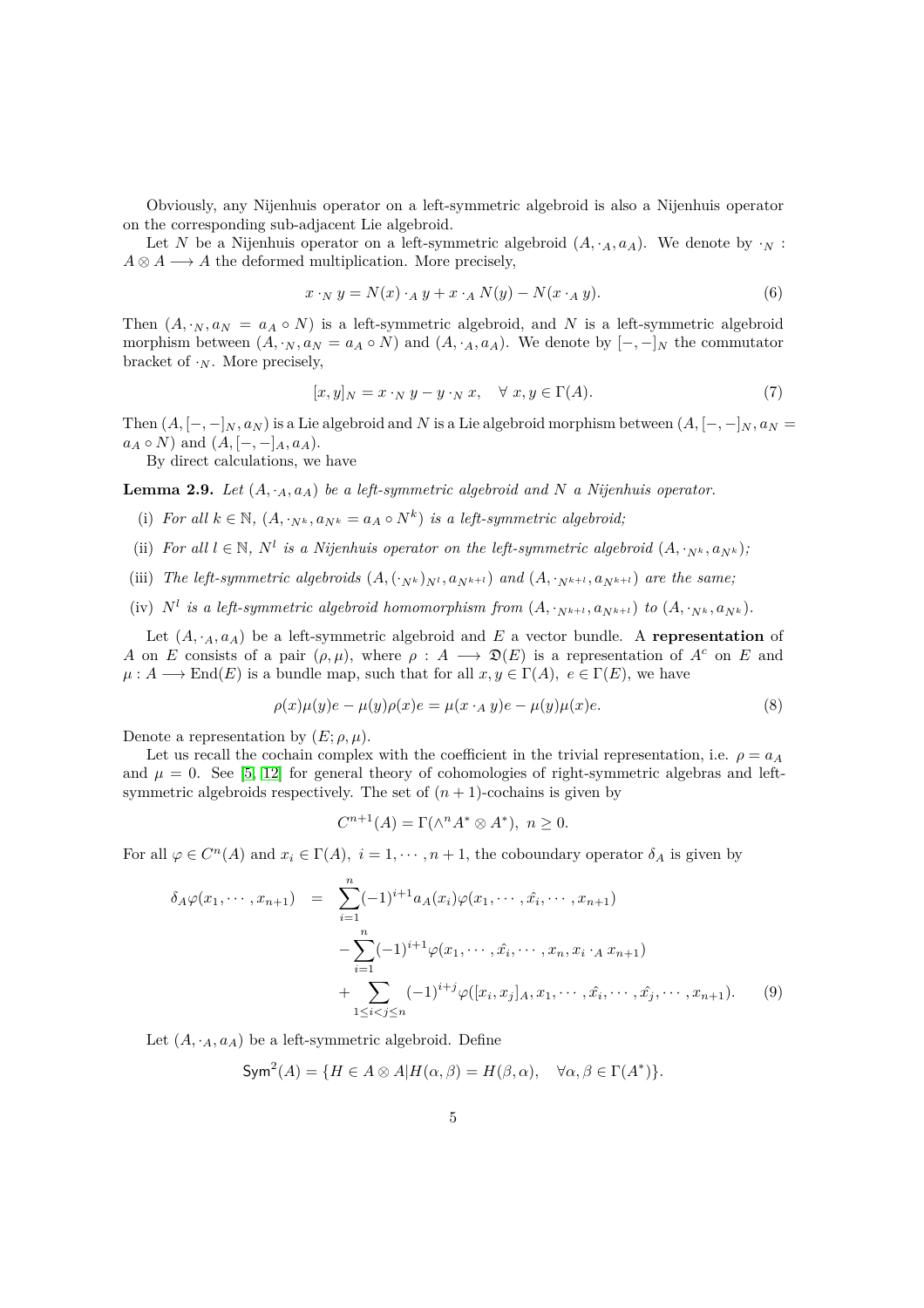For any  $H \in \text{Sym}^2(A)$ , the bundle map  $H^{\sharp}: A^* \longrightarrow A$  is given by  $H^{\sharp}(\alpha)(\beta) = H(\alpha, \beta)$ . We introduce  $[[H, H]]_A \in \Gamma(\wedge^2 A \otimes A)$  as follows:

<span id="page-5-1"></span>
$$
[H, H]_A(\alpha_1, \alpha_2, \alpha_3) = a_A (H^{\sharp}(\alpha_1)) \langle H^{\sharp}(\alpha_2), \alpha_3 \rangle - a_A (H^{\sharp}(\alpha_2)) \langle H^{\sharp}(\alpha_1), \alpha_3 \rangle + \langle \alpha_1, H^{\sharp}(\alpha_2) \cdot_A H^{\sharp}(\alpha_3) \rangle - \langle \alpha_2, H^{\sharp}(\alpha_1) \cdot_A H^{\sharp}(\alpha_3) \rangle - \langle \alpha_3, [H^{\sharp}(\alpha_1), H^{\sharp}(\alpha_2)]_A \rangle.
$$
(10)

Suppose that  $H^{\sharp}: A^* \longrightarrow A$  is nondegenerate. Then  $(H^{\sharp})^{-1}: A \longrightarrow A^*$  is also a symmetric bundle map, which gives rise to an element, denoted by  $H^{-1}$ , in  $Sym^2(A^*)$ .

<span id="page-5-0"></span>**Proposition 2.10.** ([\[14\]](#page-21-11)) Let  $(A, \cdot_A, a_A)$  be a left-symmetric algebroid and  $H \in \text{Sym}^2(A)$ . If H *is nondegenerate, then*  $\llbracket H,H \rrbracket_A = 0$  *if and only if*  $\delta_A(H^{-1}) = 0$ *, i.e.*  $H^{-1}$  *is a* 2*-cocycle on the left-symmetric algebroid A.*

Let  $(A, \cdot_A, a_A)$  be a left-symmetric algebroid, and  $H \in \text{Sym}^2(A)$ . Define

<span id="page-5-2"></span>
$$
\alpha \cdot^{H^{\sharp}} \beta = \mathcal{L}_{H^{\sharp}(\alpha)} \beta - R_{H^{\sharp}(\beta)} \alpha - d_A(H(\alpha, \beta)), \quad \forall \alpha, \beta \in \Gamma(A^*), \tag{11}
$$

where *R* is given by [\(4\)](#page-3-0),  $\mathcal{L}$  and  $d_A$  are the Lie derivation and the coboundary operator on the sub-adjacent Lie algebroid *A<sup>c</sup>* respectively.

<span id="page-5-4"></span>**Proposition 2.11.** ([\[14\]](#page-21-11)) *With the above notations, for all*  $\alpha, \beta \in \Gamma(A^*)$ *, we have* 

$$
H^{\sharp}(\alpha \cdot^{H^{\sharp}} \beta) - H^{\sharp}(\alpha) \cdot_A H^{\sharp}(\beta) = [H, H]_A(\alpha, -, \beta). \tag{12}
$$

<span id="page-5-3"></span>**Theorem 2.12.** ([\[14\]](#page-21-11)) *With the above notations, if*  $[\![H, H]\!]_A = 0$ *, then*  $(A^*, \cdot^{H^{\sharp}}, a_{A^*} = a_A \circ H^{\sharp})$  *is a left-symmetric algebroid, and*  $H^{\sharp}$  *is a left-symmetric algebroid homomorphism from*  $(A^*, \cdot^{H^{\sharp}}, a_{A^*})$ *to* (*A,* ·*A, aA*)*. Furthermore,* (*A, A*<sup>∗</sup> ) *is a left-symmetric bialgebroid.*

Recall that a **pseudo-Hessian metric** *g* is a pseudo-Riemannian metric *g* on a flat manifold  $(M, \nabla)$  such that g can be locally expressed by  $g_{ij} = \frac{\partial^2 \varphi}{\partial x^i \partial x^j}$ , where  $\varphi \in C^{\infty}(M)$  and  $\{x^1, \dots, x^n\}$ is an affine coordinate system with respect to ∇. Then the pair (∇*, g*) is called a pseudo-Hessian structure on *M*. A manifold *M* with a pseudo-Hessian structure  $(\nabla, g)$  is called a **pseudo-Hessian manifold.** See [26] for more details about pseudo-Hessian manifolds.

**Proposition 2.13.** ([26]) Let  $(M, \nabla)$  be a flat manifold and a a pseudo-Riemannian metric on M. *Then g is a pseudo-Hessian metric if and only if for all*  $x, y, z \in \Gamma(TM)$ , *there holds*  $\nabla_x q(y, z) =$  $\nabla_y g(x, z)$ *, where*  $\nabla_x g(y, z)$  *is given by* 

$$
\nabla_x g(y, z) = xg(y, z) - g(\nabla_x y, z) - g(y, \nabla_x z).
$$

Thus we have

**Proposition 2.14.** Let  $(M, \nabla)$  be a flat manifold and g a pseudo-Riemannian metric on M. Then  $(M, \nabla, g)$  *is a pseudo-Hessian manifold if and only if*  $\delta_{T \nabla M} g = 0$ , where  $\delta_{T \nabla M}$  *is the coboundary operator given by* [\(9\)](#page-4-0) *associated to the left-symmetric algebroid*  $T_{\nabla}M$  *given in Example* [2.7.](#page-3-1)

Now we give the main structure studied in this paper.

**Definition 2.15.** *Let*  $(A, \cdot_A, a_A)$  *be a left-symmetric algebroid.* 

(i) If  $H \in Sym^2(A)$  satisfies  $[[H, H]]_A = 0$ , then  $H$  is called a **Koszul-Vinberg structure** on *the left-symmetric algebroid A;*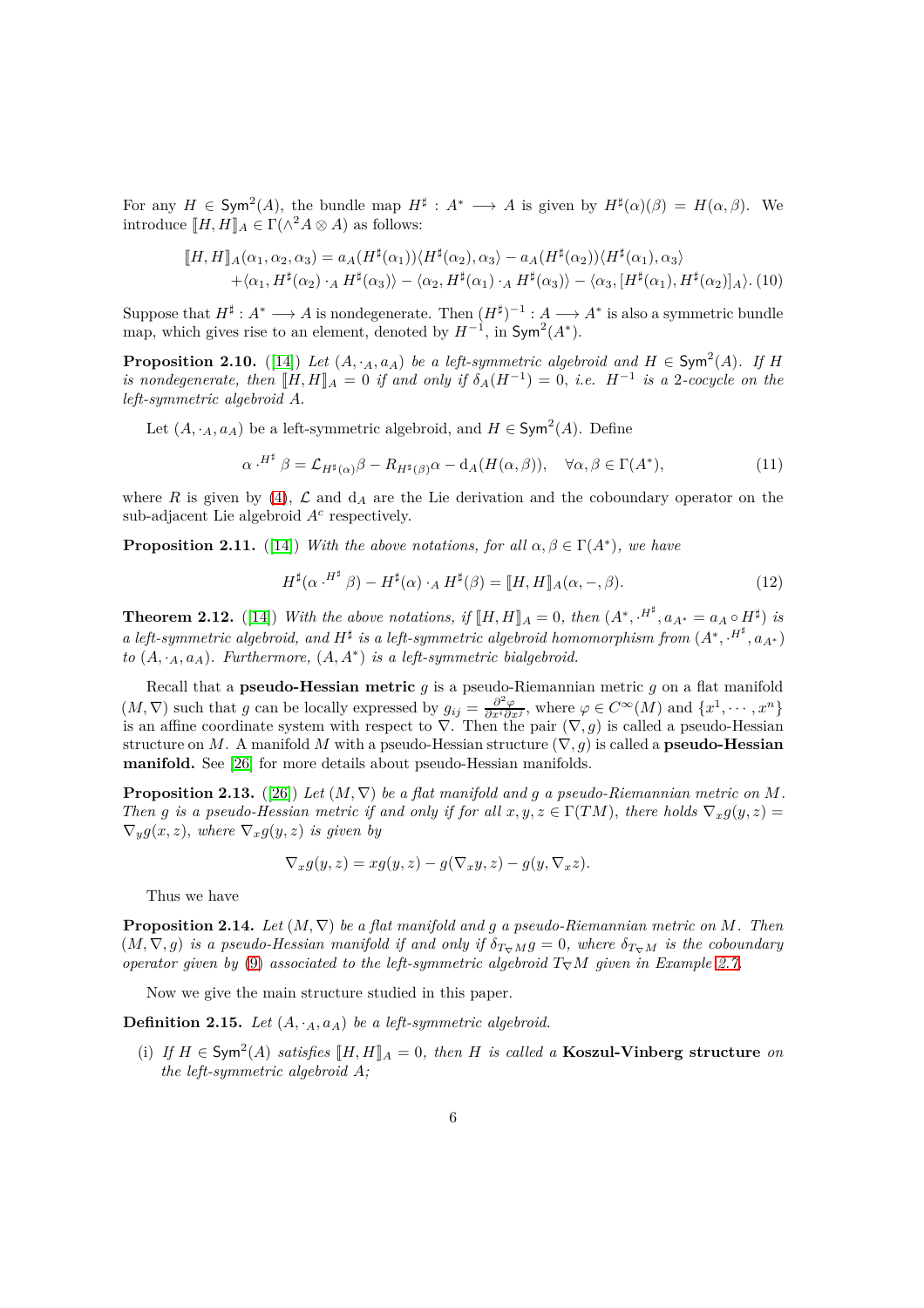(ii) If  $\mathfrak{B} \in \text{Sym}^2(A^*)$  *satisfies*  $\delta_A \mathfrak{B} = 0$ *, then*  $\mathfrak{B}$  *is called a* **pseudo-Hessian structure** *on the left-symmetric algebroid A.*

By Proposition [2.10,](#page-5-0) if a Koszul-Vinberg structure  $H \in \text{Sym}^2(A)$  is nondegenerate, then  $H^{-1}$ is a pseudo-Hessian structure.

Now we extend the equation [\(10\)](#page-5-1) to any two elements  $H_1, H_2 \in \text{Sym}^2(A)$  as follows:

$$
[H_1, H_2]_A(\alpha_1, \alpha_2, \alpha_3)
$$
\n
$$
= \frac{1}{2} \Big( a_A (H_1^{\sharp}(\alpha_1)) \langle H_2^{\sharp}(\alpha_2), \alpha_3 \rangle + a_A (H_2^{\sharp}(\alpha_1)) \langle H_1^{\sharp}(\alpha_2), \alpha_3 \rangle - a_A (H_1^{\sharp}(\alpha_2)) \langle H_2^{\sharp}(\alpha_1), \alpha_3 \rangle
$$
\n
$$
-a_A (H_2^{\sharp}(\alpha_2)) \langle H_1^{\sharp}(\alpha_1), \alpha_3 \rangle + \langle \alpha_1, H_1^{\sharp}(\alpha_2) \cdot_A H_2^{\sharp}(\alpha_3) \rangle + \langle \alpha_1, H_2^{\sharp}(\alpha_2) \cdot_A H_1^{\sharp}(\alpha_3) \rangle
$$
\n
$$
- \langle \alpha_2, H_1^{\sharp}(\alpha_1) \cdot_A H_2^{\sharp}(\alpha_3) \rangle - \langle \alpha_2, H_2^{\sharp}(\alpha_1) \cdot_A H_1^{\sharp}(\alpha_3) \rangle - \langle \alpha_3, [H_1^{\sharp}(\alpha_1), H_2^{\sharp}(\alpha_2)]_A \rangle
$$
\n
$$
- \langle \alpha_3, [H_2^{\sharp}(\alpha_1), H_1^{\sharp}(\alpha_2)]_A \rangle \Big), \quad \forall \alpha_1, \alpha_2, \alpha_3 \in \Gamma(A^*).
$$
\n(13)

It is easy to see that  $[[H_1, H_2]]_A \in \Gamma(\wedge^2 A \otimes A)$  and  $[[H_1, H_2]]_A = [[H_2, H_1]]_A$ .

**Definition 2.16.** *Two Koszul-Vinberg structures*  $H_1$ ,  $H_2$  *are called* **compatible** *if*  $\llbracket H_1, H_2 \rrbracket_A = 0$ .

It is obvious that  $H_1$  and  $H_2$  are compatible if and only if for all  $t_1, t_2 \in \mathbb{K}$ ,  $t_1H_1 + t_2H_2$  are Koszul-Vinberg structures.

## <span id="page-6-0"></span>**3 Koszul-Vinberg-Nijenhuis structures on left-symmetric algebroids**

Let *N* be a Nijenhuis operator on a left-symmetric algebroid  $(A, \cdot_A, a_A)$ . For all  $x \in \Gamma(A)$ , we denote by  $L_x^N : \Gamma(A) \longrightarrow \Gamma(A)$  and  $R_x^N : \Gamma(A) \longrightarrow \Gamma(A)$  the left multiplication and the right multiplication for the left-symmetric algebroid  $(A, \cdot_N, a_N)$  respectively, i.e.,

$$
L_x^N y = x \cdot_N y, \quad R_x^N y = y \cdot_N x.
$$

By direct calculations, for all  $\alpha \in \Gamma(A^*)$ , we have

<span id="page-6-2"></span>
$$
L_x^N \alpha = L_{N(x)} \alpha + N^*(L_x \alpha) - L_x N^*(\alpha), \qquad (14)
$$

$$
R_x^N \alpha = R_{N(x)} \alpha + N^*(R_x \alpha) - R_x N^*(\alpha). \qquad (15)
$$

For all  $x \in \Gamma(A)$ , the Lie derivation for the Lie algebroid  $(A, [-, -]_N, a_N)$  is denoted by  $\mathcal{L}^N_x$ , i.e.,

$$
\langle \mathcal{L}_x^N \alpha, y \rangle = a_N(x) \langle \alpha, y \rangle - \langle \alpha, [x, y]_N \rangle.
$$

By direct calculations, we have

<span id="page-6-1"></span>
$$
\mathcal{L}_x^N \alpha = \mathcal{L}_{N(x)} \alpha + N^*(\mathcal{L}_x \alpha) - \mathcal{L}_x N^*(\alpha). \tag{16}
$$

Let  $H \in Sym^2(A)$  be a Koszul-Vinberg structure. We define the multiplication  $\cdot_{N^*}^{H^{\sharp}} : \Gamma(A^*) \otimes$  $\Gamma(A^*) \longrightarrow \Gamma(A^*)$  to be the deformed multiplication of  $\cdot^{H^{\sharp}}$  by  $N^*$ . More precisely,

$$
\alpha \cdot_{N^*}^{H^{\sharp}} \beta = N^*(\alpha) \cdot^{H^{\sharp}} \beta + \alpha \cdot^{H^{\sharp}} N^*(\beta) - N^*(\alpha \cdot^{H^{\sharp}} \beta), \quad \forall \alpha, \beta \in \Gamma(A^*). \tag{17}
$$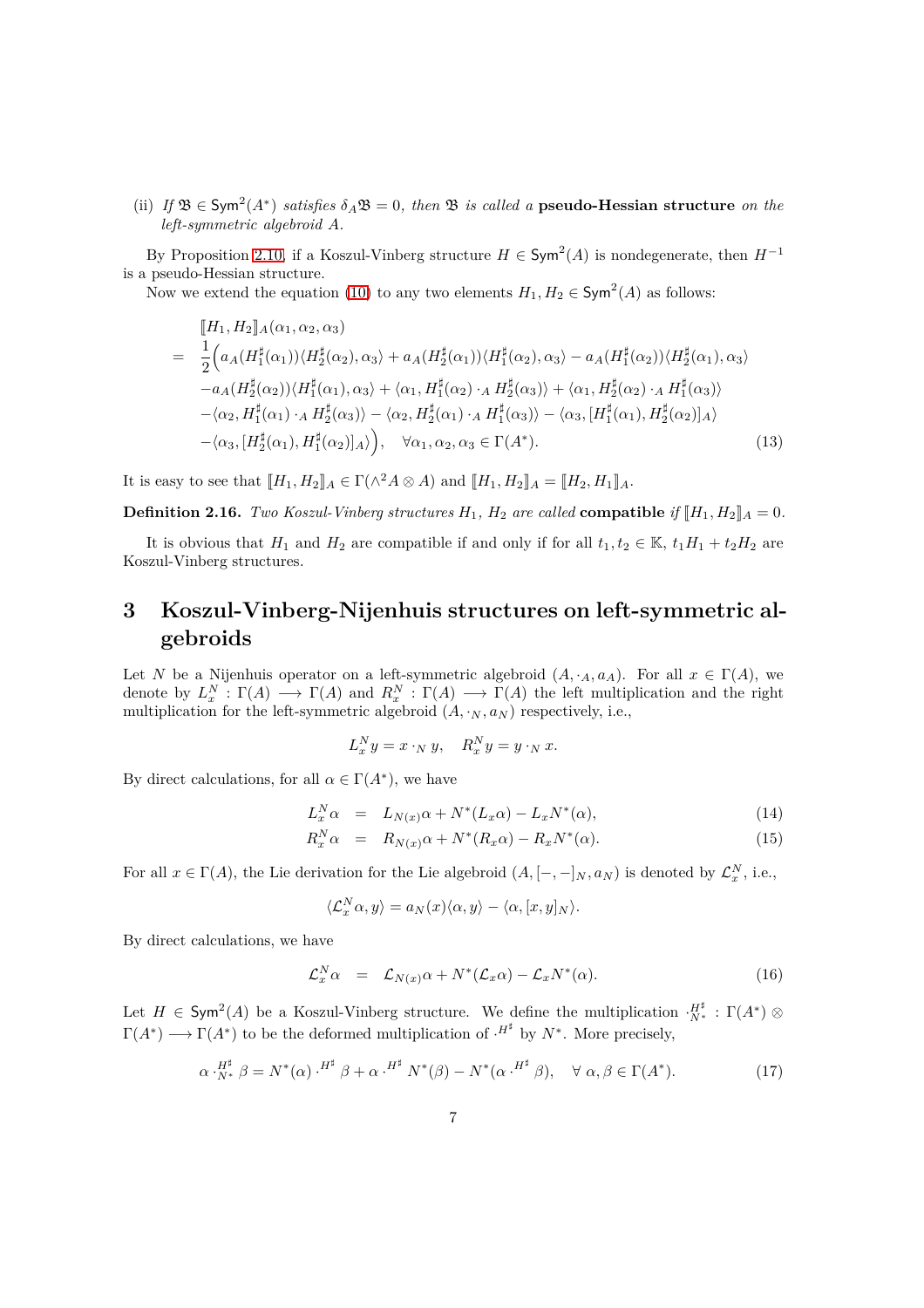Define the multiplication  $\star^{H^{\sharp}} : \Gamma(A^*) \otimes \Gamma(A^*) \longrightarrow \Gamma(A^*)$  similar as [\(11\)](#page-5-2) by

$$
\alpha \star^{H^{\sharp}} \beta = \mathcal{L}_{H^{\sharp}(\alpha)}^{N} \beta - R_{H^{\sharp}(\beta)}^{N} \alpha - d_{A}^{N} (H(\alpha, \beta)), \qquad (18)
$$

where  $\mathcal{L}^N$  is given by [\(16\)](#page-6-1),  $R^N$  is given by [\(15\)](#page-6-2), and  $d_A^N$  is the coboundary operator associated to the Lie algebroid  $(A, [-,-]_N, a_N)$ .

<span id="page-7-0"></span>**Lemma 3.1.** *With the above notations, if*  $N \circ H^{\sharp} = H^{\sharp} \circ N^*$ *, we have* 

$$
\alpha \star^{H^{\sharp}} \beta + \alpha \cdot N^{\sharp} \beta = 2\alpha \cdot N^{\circ H^{\sharp}} \beta, \quad \alpha, \beta \in \Gamma(A^{*}).
$$
 (19)

**Proof.** Since  $N \circ H^{\sharp} = H^{\sharp} \circ N^*$ , by direct calculations, we have

$$
\alpha \star^{H^{\sharp}} \beta + \alpha \cdot^{H^{\sharp}}_{N^{*}} \beta = \mathcal{L}_{N \circ H^{\sharp}(\alpha)} \beta + N^{*}(\mathcal{L}_{H^{\sharp}(\alpha)} \beta) - \mathcal{L}_{H^{\sharp}(\alpha)} N^{*}(\beta) - R_{N \circ H^{\sharp}(\beta)} \alpha \n- N^{*}(R_{H^{\sharp}(\beta)} \alpha) + R_{H^{\sharp}(\beta)} N^{*}(\alpha) - N^{*} d_{A} H(\alpha, \beta) + \mathcal{L}_{H^{\sharp} \circ N^{*}(\alpha)} \beta \n- R_{H^{\sharp}(\beta)} N^{*}(\alpha) - d_{A} H(N^{*}(\alpha), \beta) + \mathcal{L}_{H^{\sharp}(\alpha)} N^{*}(\beta) - R_{H^{\sharp} \circ N^{*}(\beta)} \alpha \n- d_{A} H(\alpha, N^{*}(\beta)) - N^{*}(\mathcal{L}_{H^{\sharp}(\alpha)} \beta - R_{H^{\sharp}(\beta)} \alpha - d_{A} H(\alpha, \beta)) \n= \mathcal{L}_{N \circ H^{\sharp}(\alpha)} \beta + \mathcal{L}_{H^{\sharp} \circ N^{*}(\alpha)} \beta - R_{N \circ H^{\sharp}(\beta)} \alpha - R_{H^{\sharp} \circ N^{*}(\beta)} \alpha \n- d_{A} H(N^{*}(\alpha), \beta) - d_{A} H(\alpha, N^{*}(\beta)) \n= 2\alpha \cdot^{N \circ H^{\sharp}} \beta.
$$

We finish the proof.  $\blacksquare$ 

We denote the commutators of the operations  $\star^{H^{\sharp}}$  and  $\cdot^{H^{\sharp}}_{N^*}$  by  $\{-,-\}^{H^{\sharp}}$  and  $[-,-]^{H^{\sharp}}_{N^*}$  respectively:

$$
\{\alpha,\beta\}^{H^{\sharp}} = \alpha \star^{H^{\sharp}} \beta - \beta \star^{H^{\sharp}} \alpha = L_{H^{\sharp}(\alpha)}^{N} \beta - L_{H^{\sharp}(\beta)}^{N} \alpha,
$$
\n(20)

$$
[\alpha, \beta]_{N^*}^{H^{\sharp}} = \alpha \cdot_{N^*}^{H^{\sharp}} \beta - \beta \cdot_{N^*}^{H^{\sharp}} \alpha = [N^*(\alpha), \beta]^{H^{\sharp}} + [\alpha, N^*(\beta)]^{H^{\sharp}} - N^*([\alpha, \beta]^{H^{\sharp}}), \qquad (21)
$$

where  $[-, -]^{H^{\sharp}}$  is the commutator of the operation  $\cdot^{H^{\sharp}}$ , i.e.

$$
[\alpha, \beta]^{H^{\sharp}} = L_{H^{\sharp}(\alpha)}\beta - L_{H^{\sharp}(\beta)}\alpha, \quad \forall \alpha, \beta \in \Gamma(A^*). \tag{22}
$$

In the following, we introduce the definition of a Koszul-Vinberg-Nijenhuis structure on a leftsymmetric algebroid.

**Definition 3.2.** *Let H be a Koszul-Vinberg structure and*  $N : A \longrightarrow A$  *a Nijenhuis operator on a left-symmetric algebroid* (*A,* ·*A, aA*) *. A pair* (*H, N*) *is called a* **Koszul-Vinberg-Nijenhuis structure** (or KVN-structure) on the left-symmetric algebroid *A* if for any  $\alpha, \beta \in \Gamma(A^*)$ ,

<span id="page-7-1"></span>
$$
N \circ H^{\sharp} = H^{\sharp} \circ N^{*}, \tag{23}
$$

$$
\alpha \star^{H^{\sharp}} \beta = \alpha \cdot^{H^{\sharp}}_{N^*} \beta. \tag{24}
$$

By Lemma [3.1,](#page-7-0) if  $(H, N)$  is a KVN-structure, we have

<span id="page-7-2"></span>
$$
\alpha \star^{H^{\sharp}} \beta = \alpha \cdot^{H^{\sharp}}_{N^*} \beta = \alpha \cdot^{N \circ H^{\sharp}} \beta. \tag{25}
$$

<span id="page-7-3"></span>**Theorem 3.3.** *Let*  $(H, N)$  *be a* KVN-structure on a left-symmetric algebroid  $(A, \cdot_A, a_A)$ *. Then*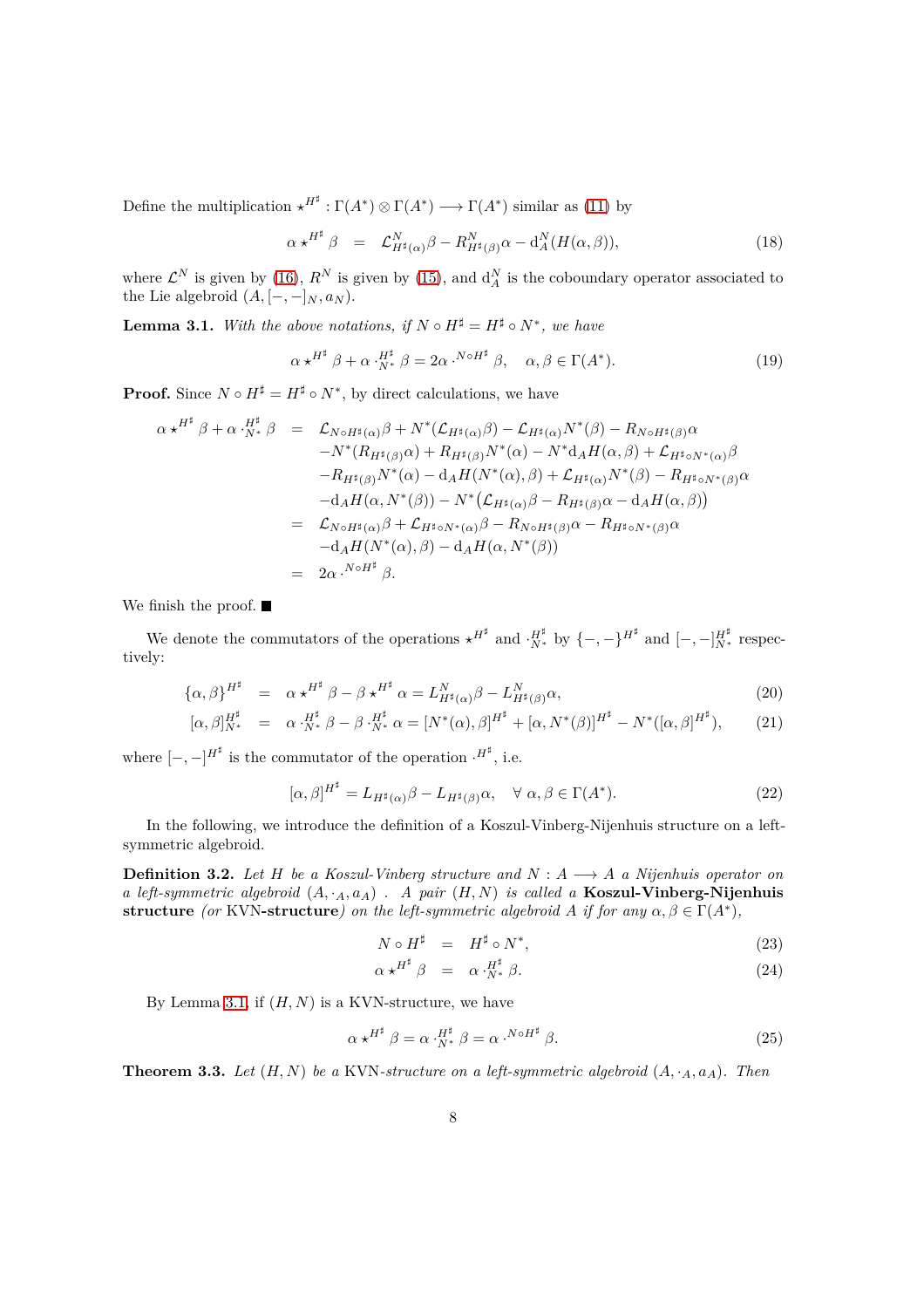- (i)  $N^*$  is a Nijenhuis operator on the left-symmetric algebroid  $(A^*, H^*, a_{A^*} = a_A \circ H^{\sharp})$ . Con*sequently,*  $(A^*, \cdot^{H^{\sharp}}_{N^*}, a_{NH} = a_A \circ N \circ H^{\sharp})$  *is also a left-symmetric algebroid and*  $N^*$  *is a left-symmetric algebroid morphism from*  $(A^*, \cdot^{H^{\sharp}}_{N^*}, a_{NH})$  *to*  $(A^*, \cdot^{H^{\sharp}}, a_{A^*})$ ;
- (ii)  $H^{\sharp}$  is a left-symmetric algebroid morphism from  $(A^*, \cdot_{N^*}^{H^{\sharp}}, a_{NH})$  to  $(A, \cdot_N, a_N)$ ;
- (iii)  $N \circ H^{\sharp}$  is a left-symmetric algebroid morphism from  $(A^*, \cdot^{H^{\sharp}}_{N^*}, a_{NH})$  to  $(A, \cdot_A, a_A)$ ;
- (iv)  $H_N \in \text{Sym}^2(A)$ , which is defined by  $(H_N)^{\sharp} = N \circ H^{\sharp}$ , satisfies  $[[H_N, H_N]]_A = 0$  and H is also *a Koszul-Vinberg structure for the deformed left-symmetric algebroid*  $(A, \cdot_N, a_N)$ ;
- $(V)$   $[H, H_N]_A = 0.$

**Proof.** (i) By [\(24\)](#page-7-1), we have

<span id="page-8-0"></span>
$$
R_{H^{\sharp}(\beta)}N^*(\alpha) = \mathcal{L}_{H^{\sharp}(\alpha)}N^*(\beta) - N^*\mathcal{L}_{H^{\sharp}(\alpha)}\beta + N^*R_{H^{\sharp}(\beta)}\alpha + N^*d_AH(\alpha,\beta) - d_AH(N^*(\alpha),\beta).
$$
 (26)

Replacing  $\alpha$  by  $N^*(\alpha)$  in [\(26\)](#page-8-0), and by [\(23\)](#page-7-1), we have

<span id="page-8-1"></span>
$$
R_{H^{\sharp}(\beta)}(N^{*})^{2}(\alpha) = \mathcal{L}_{NH^{\sharp}(\alpha)}N^{*}(\beta) - N^{*}\mathcal{L}_{NH^{\sharp}(\alpha)}\beta + N^{*}R_{H^{\sharp}(\beta)}N^{*}(\alpha) + N^{*}\mathrm{d}_{A}H(N^{*}(\alpha),\beta) - \mathrm{d}_{A}H((N^{*})^{2}(\alpha),\beta).
$$
 (27)

Let  $N^*$  act both sides of  $(26)$ , we have

$$
N^* R_{H^{\sharp}(\beta)} N^*(\alpha) = N^* \mathcal{L}_{H^{\sharp}(\alpha)} N^*(\beta) - (N^*)^2 \mathcal{L}_{H^{\sharp}(\alpha)} \beta + (N^*)^2 R_{H^{\sharp}(\beta)} \alpha + (N^*)^2 d_A H(\alpha, \beta) - N^* d_A H(N^*(\alpha), \beta).
$$
 (28)

Since *N* is a Nijenhuis operator on the left-symmetric algebroid *A*, we have

<span id="page-8-2"></span>
$$
R_{H^{\sharp}(\beta)}(N^*)^2(\alpha) - N^*R_{H^{\sharp}(\beta)}N^*(\alpha) - R_{H^{\sharp}N^*(\beta)}\alpha + N^*R_{H^{\sharp}N^*(\beta)}\alpha = 0.
$$
 (29)

By  $(23)$  and  $(27)-(29)$  $(27)-(29)$ , we have

$$
N^*(\alpha) \cdot^{H^{\sharp}} N^*(\beta) - N^*(\alpha \cdot^{H^{\sharp}}_{N^*} \beta)
$$
  
=  $\mathcal{L}_{NH^{\sharp}(\alpha)} N^*(\beta) - N^* \mathcal{L}_{NH^{\sharp}(\alpha)} \beta + N^* R_{H^{\sharp}(\beta)} N^*(\alpha) + N^* d_A H(N^*(\alpha), \beta)$   
 $-d_A H((N^*)^2(\alpha), \beta) + (N^*)^2 \mathcal{L}_{H(\alpha)} \beta - N^* \mathcal{L}_{H(\alpha)} N^*(\beta) - (N^*)^2 R_{H(\beta)} \alpha$   
 $- (N^*)^2 d_A H(\alpha, \beta) + N^* d_A H(N^*(\alpha), \beta) - R_{NH^{\sharp}(\beta)} N^*(\alpha) + N^* R_{NH^{\sharp}(\beta)} \alpha$   
=  $R_{H^{\sharp}(\beta)} (N^*)^2(\alpha) - N^* R_{H^{\sharp}(\beta)} N^*(\alpha) - R_{NH^{\sharp}(\beta)} N^*(\alpha) + N^* R_{NH^{\sharp}(\beta)} \alpha = 0.$ 

Thus  $N^*$  is a Nijenhuis operator on the left-symmetric algebroid  $(A^*, \cdot^{H^{\sharp}}, a_{A^*} = a_A \circ H^{\sharp})$ . The rest follows from the properties of Nijenhuis operators.

(ii) By [\(23\)](#page-7-1) and Theorem [2.12,](#page-5-3) we have

$$
H^{\sharp}(\alpha \cdot N^{\sharp} \beta) = H^{\sharp}(N^*(\alpha) \cdot H^{\sharp} \beta + \alpha \cdot H^{\sharp} N^*(\beta) - N^*(\alpha \cdot H^{\sharp} \beta))
$$
  
\n
$$
= H^{\sharp} N^*(\alpha) \cdot_A H^{\sharp}(\beta) + H^{\sharp}(\alpha) \cdot_A H^{\sharp} N^*(\beta) - H^{\sharp} N^*(\alpha \cdot H^{\sharp} \beta)
$$
  
\n
$$
= NH^{\sharp}(\alpha) \cdot_A H^{\sharp}(\beta) + H^{\sharp}(\alpha) \cdot_A NH^{\sharp}(\beta) - N(H^{\sharp}(\alpha) \cdot_A H^{\sharp}(\beta))
$$
  
\n
$$
= H^{\sharp}(\alpha) \cdot_N H^{\sharp}(\beta).
$$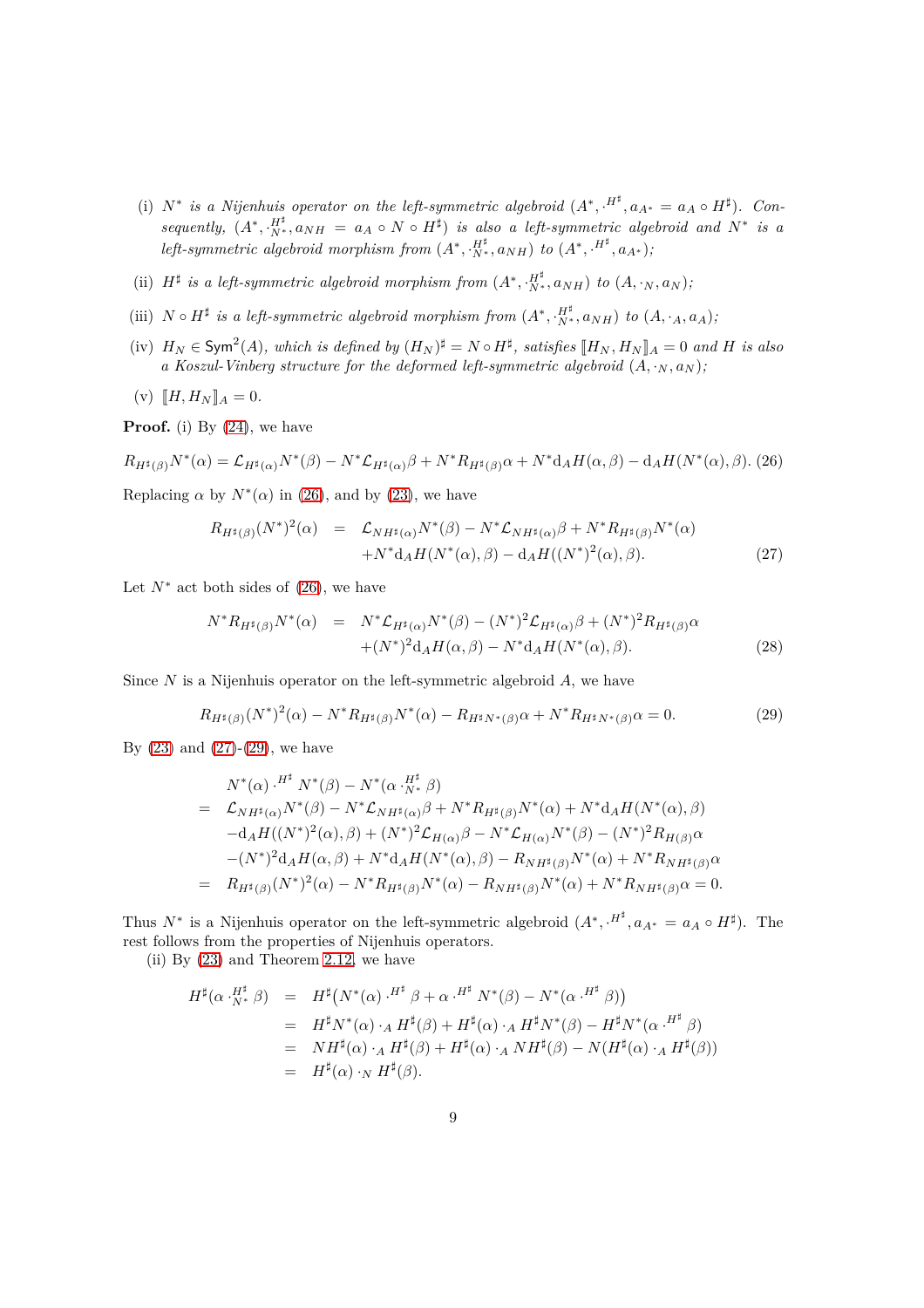Also,  $a_{NH} = a_N \circ H^{\sharp}$ , thus  $H^{\sharp}$  is a left-symmetric algebroid morphism from  $(A, \frac{H}{N^*}, a_{NH})$  to  $(A, \cdot_N, a_N).$ 

(iii) By (ii) and *N* is a Nijenhuis operator, we have

$$
NH^{\sharp}(\alpha \cdot N^{\sharp} \beta) = N(H^{\sharp}(\alpha) \cdot_N H^{\sharp}(\beta)) = NH^{\sharp}(\alpha) \cdot_A NH^{\sharp}(\beta).
$$

Also,  $a_{NH} = a_A \circ N \circ H^{\sharp}$ , thus  $N \circ H^{\sharp}$  is a left-symmetric algebroid morphism from  $(A^*, \frac{H^{\sharp}}{N^*}, a_{NH})$ to  $(A, \cdot_A, a_A)$ .

 $(iv) By (iii) and (25), we have$  $(iv) By (iii) and (25), we have$  $(iv) By (iii) and (25), we have$ 

$$
NH^\sharp(\alpha \cdot ^{N \circ H^\sharp}\beta) = NH^\sharp(\alpha \cdot ^{H^\sharp}_ {N^*}\beta) = NH^\sharp(\alpha) \cdot _A NH^\sharp(\beta).
$$

By Proposition [2.11,](#page-5-4) we have  $[[H_N, H_N]]_A = 0$ .

By (ii) and  $(25)$ , we have

$$
H^{\sharp}(\alpha \star^{H^{\sharp}} \beta) = H^{\sharp}(\alpha \cdot^{H^{\sharp}}_{N^*} \beta) = H^{\sharp}(\alpha) \cdot_{N} H^{\sharp}(\beta).
$$

Also, by Proposition [2.11,](#page-5-4) *H* is a Koszul-Vinberg structure for the deformed left-symmetric algebroid  $(A, \cdot_N, a_N)$ .

(v) First, we notice that

$$
\alpha \cdot^{H^\sharp+N\circ H^\sharp}\beta=\alpha \cdot^{H^\sharp}\beta+\alpha \cdot^{N\circ H^\sharp}\beta=\alpha \cdot^{H^\sharp}\beta+\alpha \cdot^{N^*}_{H^\sharp}\beta.
$$

Then we have

$$
(H + H_N)^{\sharp}(\alpha \cdot (H + H_N)^{\sharp} \beta)
$$
  
\n
$$
= (H^{\sharp} + N \circ H^{\sharp})(\alpha \cdot H^{\sharp} + N \circ H^{\sharp} \beta)
$$
  
\n
$$
= H^{\sharp}(\alpha \cdot H^{\sharp} \beta) + H^{\sharp}(\alpha \cdot H^{\sharp} \beta) + NH^{\sharp}(\alpha \cdot H^{\sharp} \beta) + NH^{\sharp}(\alpha \cdot H^{\sharp} \beta)
$$
  
\n
$$
= H^{\sharp}(\alpha \cdot H^{\sharp} \beta) + H^{\sharp}(N^*(\alpha) \cdot H^{\sharp} \beta + \alpha \cdot H^{\sharp} N^*(\beta) - N^*(\alpha \cdot H^{\sharp} \beta))
$$
  
\n
$$
+ NH^{\sharp}(\alpha \cdot H^{\sharp} \beta) + NH^{\sharp}(\alpha \cdot H^{\sharp} \beta)
$$
  
\n
$$
= H^{\sharp}(\alpha \cdot H^{\sharp} \beta) + H^{\sharp}(N^*(\alpha) \cdot H^{\sharp} \beta) + H^{\sharp}(\alpha \cdot H^{\sharp} N^*(\beta)) + NH^{\sharp}(\alpha \cdot H^{\sharp} \beta)
$$
  
\n
$$
= H^{\sharp}(\alpha) \cdot {}_{A} H^{\sharp}(\beta) + NH^{\sharp}(\alpha) \cdot {}_{A} H^{\sharp}(\beta) + H^{\sharp}(\alpha) \cdot {}_{A} NH^{\sharp}(\beta) + NH^{\sharp}(\alpha) \cdot {}_{A} NH^{\sharp}(\beta)
$$
  
\n
$$
= (H^{\sharp} + N \circ H^{\sharp})(\alpha) \cdot {}_{A} (H^{\sharp} + N \circ H^{\sharp})(\beta)
$$
  
\n
$$
= (H + H_N)^{\sharp}(\alpha) \cdot {}_{A} (H + H_N)^{\sharp}(\beta).
$$

Thus, by Proposition [2.11,](#page-5-4) we have  $[[H + H_N, H + H_N]]_A = 0$  and then  $[[H, H_N]]_A = 0$ .

**Corollary 3.4.** *Let* (*H, N*) *be a* KVN*-structure on a left-symmetric algebroid* (*A,* ·*A, aA*)*. Then*

- (i)  $N^*$  is a Nijenhuis operator on the Lie algebroid  $(A^*, [-, -]^{H^*}, a_{A^*} = a_A \circ H^{\sharp})$ . Consequently,  $(A^*, [-,-]_{N^*}^{H^{\sharp}}, a_{NH} = a_A \circ N \circ H^{\sharp})$  *is a Lie algebroid and*  $N^*$  *is a Lie algebroid morphism from*  $(A^*, [-, -]_{N^*}^{\mathbf{H}^{\sharp}}, a_{NH})$  *to*  $(A^*, [-, -]^{\mathbf{H}^{\sharp}}, a_{A^*});$
- (ii)  $H^{\sharp}$  is a Lie algebroid morphism from  $(A^*, [-, -]_{N^*}^H, a_{NH})$  to  $(A, [-, -]_N, a_N)$ ;
- (iii)  $N \circ H^{\sharp}$  is a Lie algebroid morphism from  $(A^*, [-, -]_{N^*}^{H^{\sharp}}, a_{NH})$  to  $(A, [-, -]_A, a_A)$ .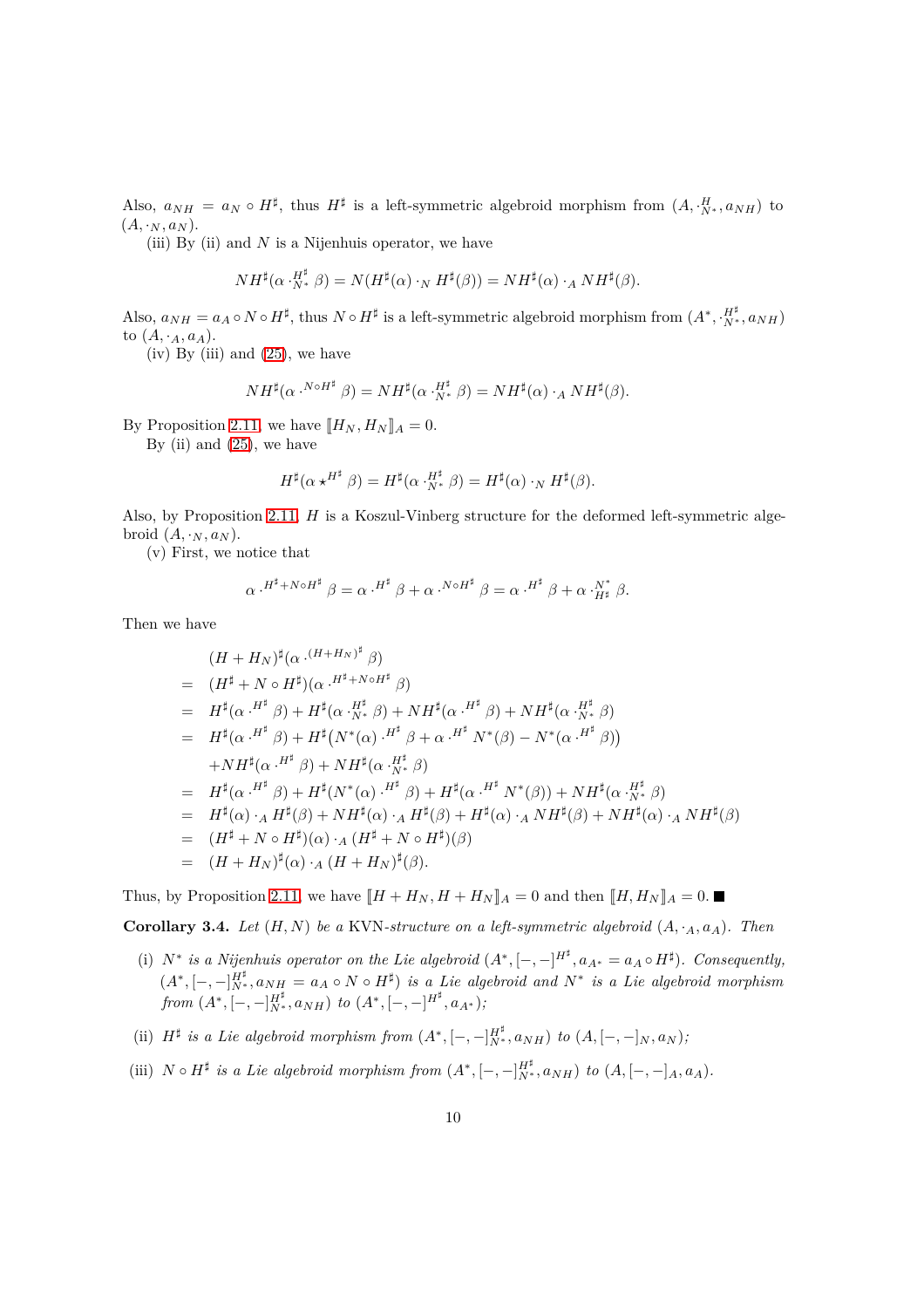## <span id="page-10-0"></span>**4 Hierarchy of Koszul-Vinberg structures**

Given a KVN-structure (*H, N*), by Theorem [3.3,](#page-7-3) *H* and *H<sup>N</sup>* are Koszul-Vinberg structures and they are compatible. In the following, we construct a hierarchy of Koszul-Vinberg structures from a KVN-structure. We first give two useful lemmas. Define  $H_{N^k} \in \text{Sym}^2(A)$  by  $(H_{N^k})^{\sharp} = N^k \circ H^{\sharp}$ for all  $k \in \mathbb{N}$ .

**Lemma 4.1.** *Let*  $(H, N)$  *be a* KVN-structure on a left-symmetric algebroid  $(A, \cdot_A, a_A)$ *. Then for all*  $k, i \in \mathbb{N}$ *, we have* 

<span id="page-10-4"></span>
$$
(H_{N^k})^{\sharp}(\alpha \cdot H^{\sharp}_{(N^*)^{k+i}} \beta) = (H_{N^k})^{\sharp}(\alpha) \cdot_{N^i} (H_{N^k})^{\sharp}(\beta), \quad \forall \alpha, \beta \in \Gamma(A^*).
$$
\n(30)

**Proof.** Since *H* is a Koszul-Vinberg structure and  $H^{\sharp} \circ N^* = N \circ H^{\sharp}$ , we have

<span id="page-10-1"></span>
$$
H^{\sharp}(\alpha \cdot {}_{(N^*)^i}^{H^{\sharp}} \beta) = H^{\sharp}((N^*)^i(\alpha) \cdot {}^{H^{\sharp}} \beta + \alpha \cdot {}^{H^{\sharp}} (N^*)^i(\beta) - (N^*)^i(\alpha \cdot {}^{H^{\sharp}} \beta))
$$
  
\n
$$
= N^i(H^{\sharp}(\alpha)) \cdot {}_A H^{\sharp}(\beta) + H^{\sharp}(\alpha) \cdot {}_A N^i(H^{\sharp}(\beta)) - N^i(H^{\sharp}(\alpha) \cdot {}_A H^{\sharp}(\beta))
$$
  
\n
$$
= H^{\sharp}(\alpha) \cdot {}_{N^i} H^{\sharp}(\beta).
$$
\n(31)

Since  $N^*$  is a Nijenhuis operator on the left-symmetric algebroid  $(A^*, \cdot^{H^{\sharp}}, a_{A^*} = a_A \circ H^{\sharp})$ , by Lemma [2.9,](#page-4-1) we have

<span id="page-10-2"></span>
$$
(N^*)^k (\alpha \cdot H^{\sharp}_{(N^*)^{k+i}} \beta) = (N^*)^k (\alpha) \cdot H^{\sharp}_{(N^*)^i} (N^*)^k (\beta).
$$
 (32)

By  $(31)$  and  $(32)$ , we have

$$
(H_{N^k})^{\sharp}(\alpha \cdot_{(N^*)^{k+i}}^{H^{\sharp}} \beta) = H^{\sharp} \circ (N^*)^k(\alpha \cdot_{(N^*)^{k+i}}^{H^{\sharp}} \beta)
$$
  

$$
= H^{\sharp}((N^*)^k(\alpha) \cdot_{(N^*)^i}^{H^{\sharp}} (N^*)^k(\beta))
$$
  

$$
= H^{\sharp}((N^*)^k(\alpha)) \cdot_{N^i} H^{\sharp}((N^*)^k(\beta)),
$$
  

$$
= (H_{N^k})^{\sharp}(\alpha) \cdot_{N^i} (H_{N^k})^{\sharp}(\beta).
$$

The proof is finished.  $\blacksquare$ 

**Lemma 4.2.** *Let*  $(H, N)$  *be a* KVN-structure on a left-symmetric algebroid  $(A, \cdot_A, a_A)$ *. Then for all*  $k, i \in \mathbb{N}$  *such that*  $i \leq k$ *,* 

<span id="page-10-3"></span>
$$
\alpha \cdot ^{(H_N)_*^{\sharp}} \beta = \alpha \cdot ^{H^{\sharp}}_{(N^*)^k} \beta = (N^*)^{k-i} (\alpha \cdot ^{(H_N)_*^{\sharp}} \beta).
$$
\n(33)

**Proof.** Since *N* and *H* are compatible, the relation  $\alpha \cdot (H_{N^k})^{\sharp}$   $\beta = \alpha \cdot \frac{H^{\sharp}}{(N^*)^k}$   $\beta$  is valid for  $k = 0$  and  $k = 1$ . Let us assume that this relation is valid for all integers less than or equal to  $k \ge 1$ . By direct calculation, we have

$$
\alpha \cdot^{(H_{N^{k+1}})^{\sharp}} \beta - \alpha \cdot^{(H_{N^{k}})^{\sharp}}_{N^{*}} \beta - (N^{*}(\alpha \cdot^{(H_{N^{k}})^{\sharp}} \beta) - N^{*}(\alpha) \cdot^{(H_{N^{k-1}})^{\sharp}} N^{*}(\beta)) = 0.
$$

By  $(32)$ , we have

$$
N^*(\alpha \cdot ^{(H_{N^k})^{\sharp}} \beta) - N^*(\alpha) \cdot ^{(H_{N^{k-1}})^{\sharp}} N^*(\beta) = N^*(\alpha \cdot ^{H^{\sharp}}_{(N^*)^k} \beta) - N^*(\alpha) \cdot ^{H^{\sharp}}_{(N^*)^{k-1}} N^*(\beta) = 0.
$$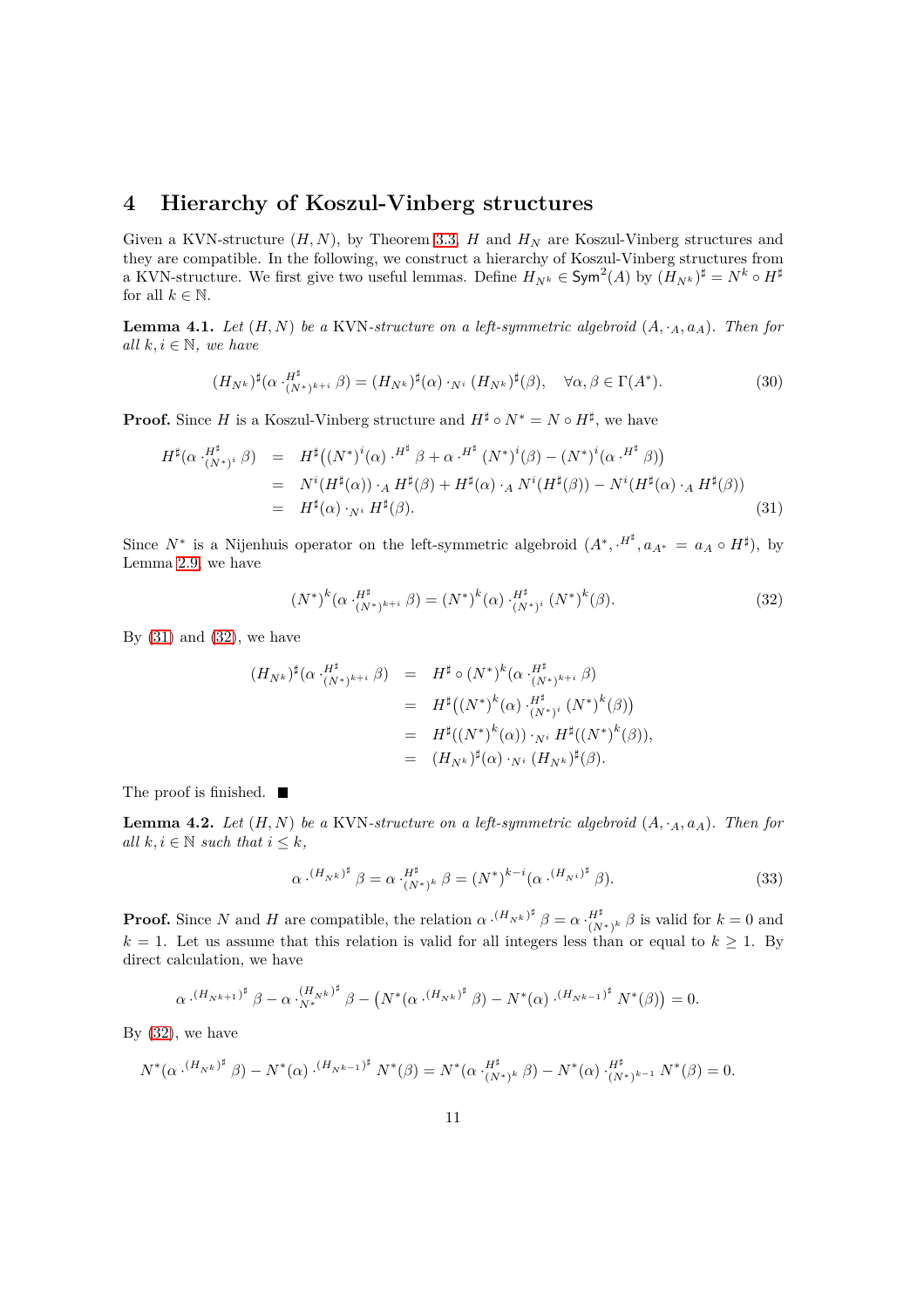Thus

$$
\alpha \cdot^{(H_{N^{k+1}})^{\sharp}} \beta = \alpha \cdot^{(H_{N^k})^{\sharp}}_{N^*} \beta = N^*(\alpha \cdot^{(H_{N^k})^{\sharp}} \beta) = N^*(\alpha \cdot^{H^{\sharp}}_{(N^*)^k} \beta) = \alpha \cdot^{H^{\sharp}}_{(N^*)^{k+1}} \beta.
$$

The relation  $\alpha \cdot (H_{N^k})^{\sharp}$   $\beta = \alpha \cdot H^{\sharp}_{(N^*)^k}$   $\beta$  is proved by induction on *k*. The second equality in [\(33\)](#page-10-3) follows from the relations  $\alpha \cdot ^{(H_{N^k})^{\sharp}} \beta = \alpha \cdot ^{H^{\sharp}}_{(N^*)^k} \beta$  and  $\alpha \cdot ^{(H_{N^k})^{\sharp}}_{N^*} \beta = N^*(\alpha \cdot ^{(H_{N^k})^{\sharp}} \beta)$ . We finish the proof.  $\blacksquare$ 

With above preparations, we give the main result in this section.

<span id="page-11-1"></span>**Theorem 4.3.** *Let* (*H, N*) *be a* KVN*-structure on a left-symmetric algebroid* (*A,* ·*A, aA*)*. Then for all*  $k \in \mathbb{N}$ ,  $H_{N^k}$  are Koszul-Vinberg structures. Furthermore, for all  $k, l \in \mathbb{N}$ ,  $H_{N^k}$  and  $H_{N^l}$  are *compatible.*

**Proof.** By [\(30\)](#page-10-4) and [\(33\)](#page-10-3) with  $k = 0$ , we have

$$
(H_{N^k})^{\sharp} (\alpha \cdot ^{(H_{N^k})^{\sharp}} \beta ) = (H_{N^k})^{\sharp} (\alpha) \cdot_A (H_{N^k})^{\sharp} (\beta),
$$

which implies that  $H_{N^k}$  is a Koszul-Vinberg structure. For the second conclusion, we need to prove that  $H_{N^k} + H_{N^{k+i}}$  are Koszul-Vinberg structures for all  $k, i \in \mathbb{N}$ . By [\(33\)](#page-10-3), we have

$$
\alpha \cdot (H_{N^k})^{\sharp} + (H_{N^{k+i}})^{\sharp} \beta = \alpha \cdot (H_{N^k})^{\sharp} \beta + \alpha \cdot (H_{N^{k+i}})^{\sharp} \beta = \alpha \cdot (H_{N^k})^{\sharp} \beta + \alpha \cdot (H_{N^k})^{\sharp} \beta.
$$

Thus, we have

$$
((H_{N^{k}})^{\sharp} + (H_{N^{k+i}})^{\sharp})(\alpha \cdot (H_{N^{k}})^{\sharp} + (H_{N^{k+i}})^{\sharp}\beta)
$$
\n
$$
= (H_{N^{k}})^{\sharp}(\alpha \cdot (H_{N^{k}})^{\sharp}\beta) + (H_{N^{k+i}})^{\sharp}(\alpha \cdot (H_{N^{k}})^{\sharp}\beta) + (H_{N^{k+i}})^{\sharp}(\alpha \cdot (H_{N^{k}})^{\sharp}\beta) + (H_{N^{k+i}})^{\sharp}(\alpha \cdot (H_{N^{k}})^{\sharp}\beta)
$$
\n
$$
= (H_{N^{k}})^{\sharp}(\alpha \cdot (H_{N^{k}})^{\sharp}\beta) + (H_{N^{k+i}})^{\sharp}(\alpha \cdot (H_{N^{k}})^{\sharp}\beta) + (H_{N^{k+i}})^{\sharp}(\alpha \cdot (H_{N^{k}})^{\sharp}\beta)
$$
\n
$$
+ (H_{N^{k}})^{\sharp}((N^{*})^{i}(\alpha) \cdot (H_{N^{k}})^{\sharp}\beta + \alpha \cdot (H_{N^{k}})^{\sharp}(N^{*})^{i}(\beta) - (N^{*})^{i}(\alpha \cdot (H_{N^{k}})^{\sharp}\beta))
$$
\n
$$
= (H_{N^{k}})^{\sharp}(\alpha \cdot (H_{N^{k}})^{\sharp}\beta) + (H_{N^{k+i}})^{\sharp}(\alpha \cdot (H_{N^{k}})^{\sharp}\beta) + (H_{N^{k}})^{\sharp}((N^{*})^{i}(\alpha) \cdot (H_{N^{k}})^{\sharp}\beta + \alpha \cdot (H_{N^{k}})^{\sharp}(N^{*})^{i}(\beta))
$$
\n
$$
= (H_{N^{k}})^{\sharp}(\alpha) \cdot_{A} (H_{N^{k}})^{\sharp}(\beta) + (H_{N^{k+i}})^{\sharp}(\alpha) \cdot_{A} (H_{N^{k+i}})^{\sharp}(\beta) + (H_{N^{k+i}})^{\sharp}(\alpha) \cdot_{A} (H_{N^{k}})^{\sharp}(\beta)
$$
\n
$$
+ (H_{N^{k}})^{\sharp}(\alpha) \cdot_{A} (H_{N^{k+i}})^{\sharp}(\beta)
$$
\n
$$
= ((H_{N^{k}})^{\sharp} + (H_{N^{k+i}})^{\sharp})(\alpha) \cdot_{A} ((H_{N^{k}})^{\sharp} + (H_{N^{k+i}})^{\sharp})(\beta).
$$

Thus  $H_{N^k} + H_{N^{k+i}}$  is a KVN-structure. We finish the proof.

Compatible Koszul-Vinberg structures can give rise to KVN-structures.

<span id="page-11-0"></span>**Theorem 4.4.** *Let H and H*<sup>1</sup> *be two Koszul-Vinberg structures on a left-symmetric algebroid*  $(A, \cdot_A, a_A)$ *. Suppose that H is nondegenerate. If H and H*<sub>1</sub> *are compatible, then* 

- (i)  $N = H_1^{\sharp} \circ (H^{\sharp})^{-1}$  is a Nijenhuis operator on the left-symmetric algebroid  $(A, \cdot_A, a_A)$ ;
- (ii) (*H, N*) *is a* KVN*-structure;*
- (iii)  $(H_1, N)$  *is a* KVN-structure.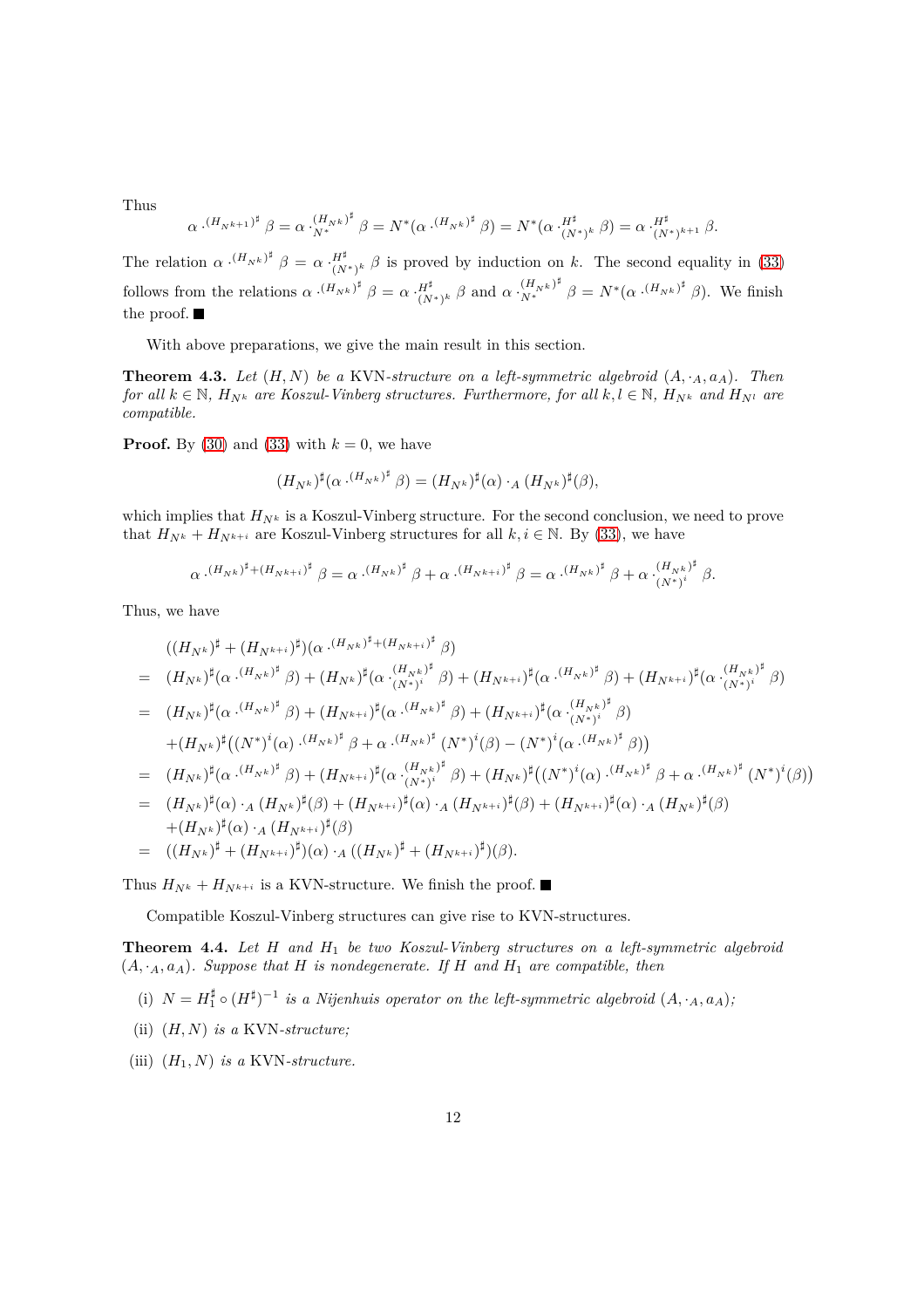**Proof.** (i) For all  $x, y \in \Gamma(A)$ , there exists  $\alpha, \beta \in \Gamma(A^*)$  such that  $H^{\sharp}(\alpha) = x, H^{\sharp}(\beta) = y$ . Hence  $N = H_1^{\sharp} \circ (H^{\sharp})^{-1}$  is a Nijenhuis operator if and only if the following equation holds:

$$
NH^{\sharp}(\alpha)\cdot_A NH^{\sharp}(\beta)=N\big(NH^{\sharp}(\alpha)\cdot_A H^{\sharp}(\beta)+H^{\sharp}(\alpha)\cdot_A NH^{\sharp}(\beta)\big)-N^2(H^{\sharp}(\alpha)\cdot_A H^{\sharp}(\beta)).
$$

Since  $H_1$  is a Koszul-Vinberg structure with  $H_1^{\sharp} = N \circ H^{\sharp}$ , the left hand side of the above equation is

$$
NH^{\sharp}(\mathcal{L}_{NH^{\sharp}(\alpha)}\beta - R_{NH^{\sharp}(\beta)}\alpha - d_{A}\langle NH^{\sharp}(\alpha), \beta \rangle).
$$

Since  $H$  and  $H_1$  are compatible Koszul-Vinberg structures, we have

$$
NH^{\sharp}(\alpha) \cdot_A H^{\sharp}(\beta) + H^{\sharp}(\alpha) \cdot_A NH^{\sharp}(\beta)
$$
  
=  $N H^{\sharp}(\mathcal{L}_{H^{\sharp}(\alpha)}\beta - R_{H^{\sharp}(\beta)}\alpha - d_A \langle H^{\sharp}(\alpha), \beta \rangle) + H^{\sharp}(\mathcal{L}_{NH^{\sharp}(\alpha)}\beta - R_{NH^{\sharp}(\beta)}\alpha - d_A \langle NH^{\sharp}(\alpha), \beta \rangle)$   
=  $N(H^{\sharp}(\alpha) \cdot_A H^{\sharp}(\beta)) + H^{\sharp}(\mathcal{L}_{NH^{\sharp}(\alpha)}\beta - R_{NH^{\sharp}(\beta)}\alpha - d_A \langle NH^{\sharp}(\alpha), \beta \rangle).$ 

Let *N* act on both sides, we get the conclusion.

(ii) On the one hand, since *H* and  $H_1$  are compatible Koszul-Vinberg structures with  $H_1^{\sharp}$  =  $N \circ H^\sharp,$ 

$$
NH^{\sharp}(\alpha) \cdot_A H^{\sharp}(\beta) + H^{\sharp}(\alpha) \cdot_A NH^{\sharp}(\beta) = NH^{\sharp}(\mathcal{L}_{H^{\sharp}(\alpha)}\beta - R_{H^{\sharp}(\beta)}\alpha - d_A \langle H^{\sharp}(\alpha), \beta \rangle) + H^{\sharp}(\mathcal{L}_{NH^{\sharp}(\alpha)}\beta - R_{NH^{\sharp}(\beta)}\alpha - d_A \langle NH^{\sharp}(\alpha), \beta \rangle).
$$

On the other hand, since  $H_1$  is a Koszul-Vinberg structure, we have

$$
NH^{\sharp}(\alpha) \cdot_A H^{\sharp}(\beta) + H^{\sharp}(\alpha) \cdot_A NH^{\sharp}(\beta)
$$
  
=  $H^{\sharp}N^*(\alpha) \cdot_A H^{\sharp}(\beta) + H^{\sharp}(\alpha) \cdot_A H^{\sharp}N^*(\beta)$   
=  $H^{\sharp}(\mathcal{L}_{H^{\sharp}N^*(\alpha)}\beta - R_{H^{\sharp}(\beta)}N^*(\alpha) - d_A \langle H^{\sharp}N^*(\alpha), \beta \rangle + \mathcal{L}_{H^{\sharp}(\alpha)}N^*(\beta) - R_{H^{\sharp}N^*(\beta)}\alpha$   
 $-d_A \langle H^{\sharp}(\alpha), N^*(\beta) \rangle$ 

Compare the two equalities above with *H* nondegenerate, we have

<span id="page-12-0"></span>
$$
N^*\left(\mathcal{L}_{H^\sharp(\alpha)}\beta - R_{H^\sharp(\beta)}\alpha - d_A \langle H^\sharp(\alpha), \beta \rangle\right) = \mathcal{L}_{H^\sharp(\alpha)}N^*(\beta) - R_{H^\sharp(\beta)}N^*(\alpha) - d_A \langle H^\sharp(\alpha), N^*(\beta) \rangle. \tag{34}
$$

By direct calculations, we have

$$
\alpha \star^{H^{\sharp}} \beta - \alpha \cdot N^{\sharp} \beta = N^* \mathcal{L}_{H^{\sharp}(\alpha)} \beta - \mathcal{L}_{H^{\sharp}(\alpha)} N^*(\beta) - N^* R_{H^{\sharp}(\beta)} \alpha + R_{H^{\sharp}(\beta)} N^*(\alpha) - N^* d_A H(\alpha, \beta) + d_A H(N^*(\alpha), \beta),
$$

which is just the equality  $(34)$ . Thus,  $(H, N)$  is a KVN-structure.

(iii) By direct calculations, we have

$$
\alpha \star^{H_1^{\sharp}} \beta - \alpha \cdot^{H_1^{\sharp}}_{N^*} \beta
$$
\n
$$
= N^* \mathcal{L}_{H_1^{\sharp}(\alpha)} \beta - \mathcal{L}_{H_1^{\sharp}(\alpha)} N^*(\beta) - N^* R_{H_1^{\sharp}(\beta)} \alpha + R_{H_1^{\sharp}(\beta)} N^*(\alpha) - N^* d_A H_1(\alpha, \beta)
$$
\n
$$
+ d_A H_1(N^*(\alpha), \beta)
$$
\n
$$
= N^* \mathcal{L}_{NH^{\sharp}(\alpha)} \beta - \mathcal{L}_{NH^{\sharp}(\alpha)} N^*(\beta) - N^* R_{NH^{\sharp}(\beta)} \alpha + R_{NH^{\sharp}(\beta)} N^*(\alpha) - N^* d_A \langle NH^{\sharp}(\alpha), \beta \rangle
$$
\n
$$
+ d_A \langle N^2 H^{\sharp}(\alpha), \beta \rangle
$$
\n
$$
= N^* (\alpha \cdot^{N \circ H^{\sharp}} \beta) - N^*(\alpha) \cdot^{H^{\sharp}} N^*(\beta) = 0,
$$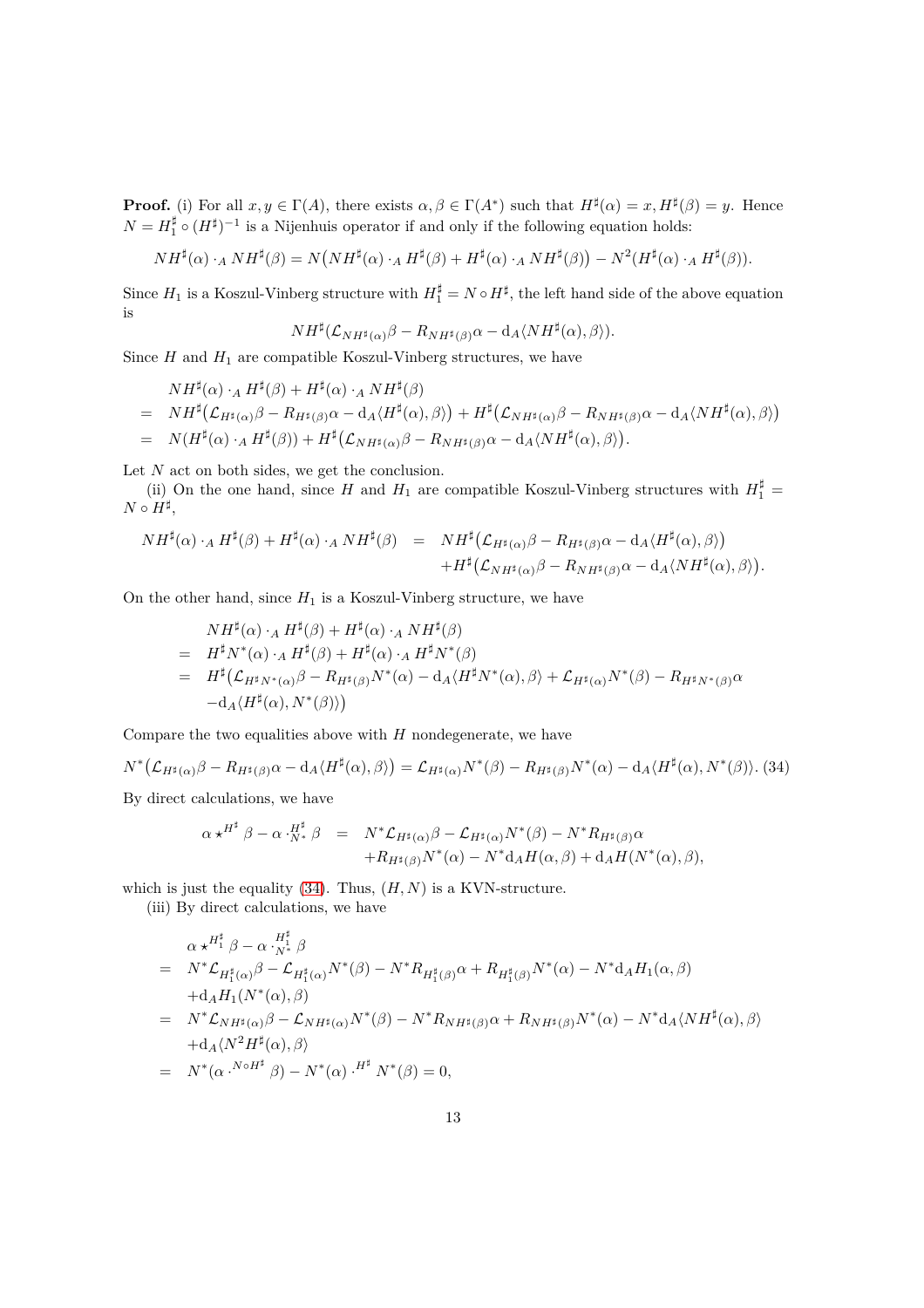which implies that  $(H_1, N)$  is a KVN-structure.

The above theorem admits a converse.

<span id="page-13-0"></span>**Theorem 4.5.** *Let H and H*<sup>1</sup> *be nondegenerate Koszul-Vinberg structures on a left-symmetric algebroid*  $(A, \cdot_A, a_A)$ *. If*  $N = H_1^{\sharp} \circ (H^{\sharp})^{-1}$  *is a Nijenhuis operator on A, then H and H*<sub>1</sub> *are compatible.*

**Proof.** Since *N* is a Nijenhuis operator on *A*, we have

$$
NH^{\sharp}(\alpha)\cdot_A MH^{\sharp}(\beta)=N\big(NH^{\sharp}(\alpha)\cdot_A H^{\sharp}(\beta)+H^{\sharp}(\alpha)\cdot_A NH^{\sharp}(\beta)\big)-N^2(H^{\sharp}(\alpha)\cdot_A H^{\sharp}(\beta)).
$$

By the assumption that  $H$  and  $H_1$  are Koszul-Vinberg structures,

$$
H^{\sharp}(\alpha) \cdot_A H^{\sharp}(\beta) = H^{\sharp}(\mathcal{L}_{H^{\sharp}(\alpha)}\beta - R_{H^{\sharp}(\beta)}\alpha - d_A \langle H^{\sharp}(\alpha), \beta \rangle),
$$
  
\n
$$
NH^{\sharp}(\alpha) \cdot_A NH^{\sharp}(\beta) = NH^{\sharp}(\mathcal{L}_{NH^{\sharp}(\alpha)}\beta - R_{NH^{\sharp}(\beta)}\alpha - d_A \langle NH^{\sharp}(\alpha), \beta \rangle).
$$

Thus we obtain

$$
0 = NH^{\sharp}(\alpha) \cdot_A NH^{\sharp}(\beta) - N\left(NH^{\sharp}(\alpha) \cdot_A H^{\sharp}(\beta) + H^{\sharp}(\alpha) \cdot_A NH^{\sharp}(\beta)\right) + N^2(H^{\sharp}(\alpha) \cdot_A H^{\sharp}(\beta))
$$
  
\n
$$
= NH^{\sharp}(\mathcal{L}_{NH^{\sharp}(\alpha)}\beta - R_{NH^{\sharp}(\beta)}\alpha - d_A\langle NH^{\sharp}(\alpha), \beta\rangle) - N\left(NH^{\sharp}(\alpha) \cdot_A H^{\sharp}(\beta)\right)
$$
  
\n
$$
+H^{\sharp}(\alpha) \cdot_A NH^{\sharp}(\beta) + N^2H^{\sharp}(\mathcal{L}_{H^{\sharp}(\alpha)}\beta - R_{H^{\sharp}(\beta)}\alpha - d_A\langle H^{\sharp}(\alpha), \beta\rangle)
$$
  
\n
$$
= N\left(H^{\sharp}(\mathcal{L}_{NH^{\sharp}(\alpha)}\beta - R_{NH^{\sharp}(\beta)}\alpha - d_A\langle NH^{\sharp}(\alpha), \beta\rangle) + NH^{\sharp}(\mathcal{L}_{H^{\sharp}(\alpha)}\beta - R_{H^{\sharp}(\beta)}\alpha - d_A\langle H^{\sharp}(\alpha), \beta\rangle) - NH^{\sharp}(\alpha) \cdot_A H^{\sharp}(\beta) - H^{\sharp}(\alpha) \cdot_A NH^{\sharp}(\beta).
$$

Because *N* is nondegenerate,

$$
NH^{\sharp}(\alpha) \cdot_A H^{\sharp}(\beta) + H^{\sharp}(\alpha) \cdot_A NH^{\sharp}(\beta)
$$
  
=  $H^{\sharp}(\mathcal{L}_{NH^{\sharp}(\alpha)}\beta - R_{NH^{\sharp}(\beta)}\alpha - d_A\langle NH^{\sharp}(\alpha), \beta\rangle) + NH^{\sharp}(\mathcal{L}_{H^{\sharp}(\alpha)}\beta - R_{H^{\sharp}(\beta)}\alpha - d_A\langle H^{\sharp}(\alpha), \beta\rangle),$ 

which implies that *H* and  $H_1$  are compatible.

The following proposition gives a local expression of Koszul-Vinberg structures, which will be used in the following examples.

**Proposition 4.6.** Let  $(M, \nabla)$  be a flat manifold and  $\{x^1, \dots, x^n\}$  be an affine coordinate system *with respect to*  $\nabla$ *. Then*  $H = \sum_{i,j=1}^{n} h_{i,j} \frac{\partial}{\partial x^i} \otimes \frac{\partial}{\partial x^j} \in \text{Sym}^2(TM)$  *is a Koszul-Vinberg structure on M if and only if*

$$
\sum_{l=1}^{n} (h_{jl} \frac{\partial h_{ik}}{\partial x^l} - h_{il} \frac{\partial h_{jk}}{\partial x^l}) = 0.
$$

<span id="page-13-1"></span>**Example 4.7.** For  $\mathbb{R}^2$  with the affine coordinate system  $\{x, y\}$ . Then, by a direct calculation in coordinates, *H* and *H*<sup>1</sup> given by respectively

$$
H = \frac{\partial}{\partial x} \otimes \frac{\partial}{\partial x} + \frac{\partial}{\partial y} \otimes \frac{\partial}{\partial y}
$$

and

$$
H_1 = \frac{x^2 + y^2}{2} \frac{\partial}{\partial x} \otimes \frac{\partial}{\partial x} + xy \frac{\partial}{\partial x} \otimes \frac{\partial}{\partial y} + xy \frac{\partial}{\partial y} \otimes \frac{\partial}{\partial x} + \frac{x^2 + y^2}{2} \frac{\partial}{\partial y} \otimes \frac{\partial}{\partial y}
$$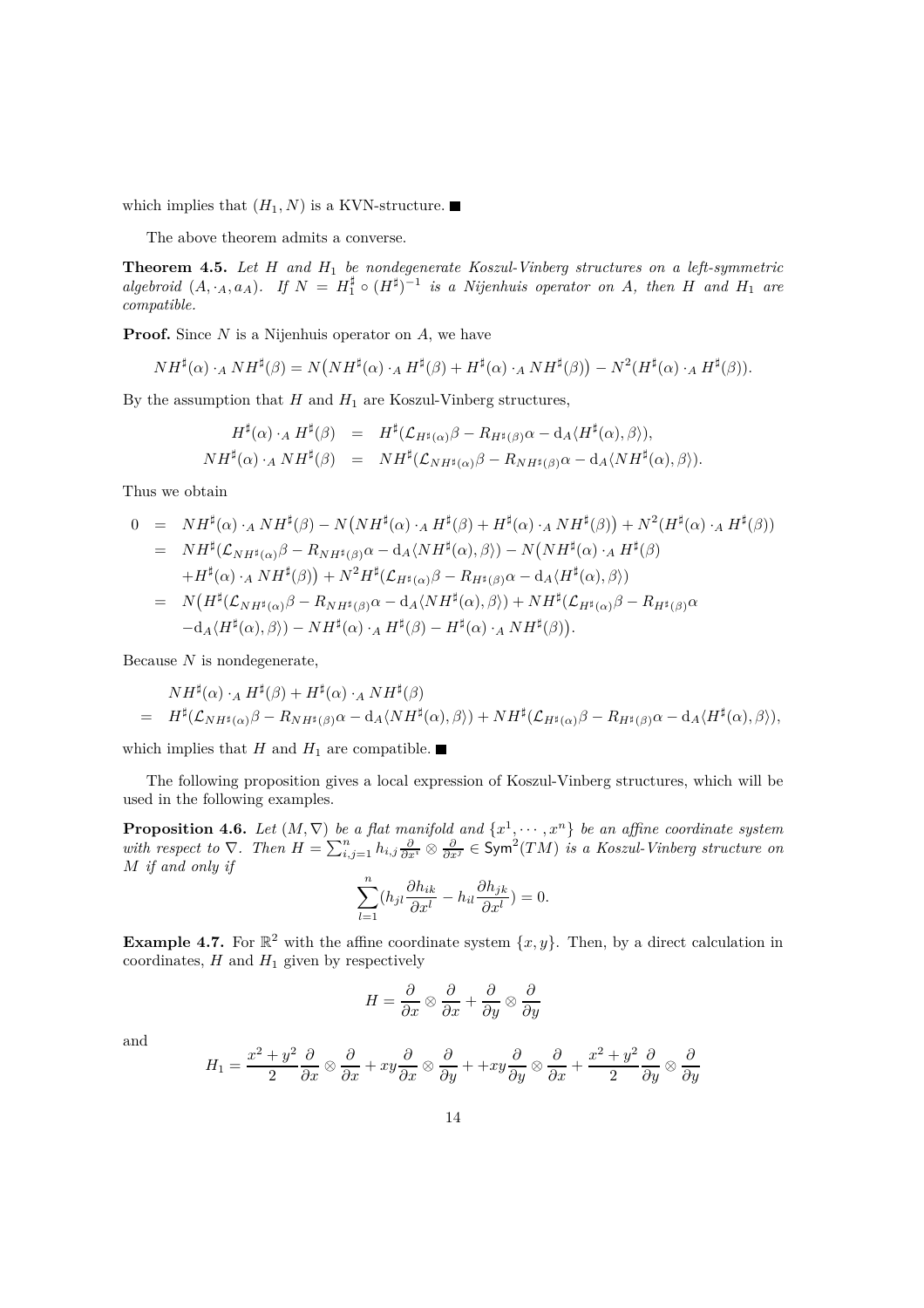are Koszul-Vinberg structures and they are compatible. It is obvious that *H* is nondegenerate. By Theorem [4.4,](#page-11-0)  $N = H_1^{\sharp} \circ (H^{\sharp})^{-1}$  given by

$$
N = \begin{bmatrix} \frac{x^2 + y^2}{2} & xy \\ xy & \frac{x^2 + y^2}{2} \end{bmatrix}
$$

is a Nijenhuis operator on the left-symmetric algebroid  $T_{\nabla} \mathbb{R}^2$ . Furthermore,  $(H, N)$  and  $(H_1, N)$ are KVN-structures on  $\mathbb{R}^2$ .

**Example 4.8.** Consider the domain  $\Omega = \{(x, y) \in \mathbb{R}^2 \mid x > 0, y > 0\}$  with the affine coordinate system  $\{x, y\}$ . Then the Koszul-Vinberg structures *H* and  $H_1$  given by respectively

$$
H = x\frac{\partial}{\partial x}\otimes\frac{\partial}{\partial x} + y\frac{\partial}{\partial y}\otimes\frac{\partial}{\partial y}
$$

and

$$
H_1 = \frac{x^2 + y^2}{2} \frac{\partial}{\partial x} \otimes \frac{\partial}{\partial x} + xy \frac{\partial}{\partial x} \otimes \frac{\partial}{\partial y} + xy \frac{\partial}{\partial y} \otimes \frac{\partial}{\partial x} + \frac{x^2 + y^2}{2} \frac{\partial}{\partial y} \otimes \frac{\partial}{\partial y}
$$

are nondegenerate on  $\Omega$ . It is not hard to check that *H* and  $H_1$  are not compatible. By Theorem [4.5,](#page-13-0)  $N = H_1^{\sharp} \circ (H^{\sharp})^{-1}$  given by

$$
N = \begin{bmatrix} \frac{x^2 + y^2}{2x} & x \\ y & \frac{x^2 + y^2}{2y} \end{bmatrix}
$$

is not a Nijenhuis operator on the left-symmetric algebroid  $T_{\nabla} \Omega$ .

<span id="page-14-1"></span>**Proposition 4.9.** *Let*  $(H, N)$  *be a* KVN-*structure on a left-symmetric algebroid*  $(A, \cdot_A, a_A)$ *. If H is nondegenerate, then*

- (i)  $(H, N^k)$  *is a* KVN-structure;
- (ii)  $(H_{N^k}, N^k)$  *is a* KVN-structure, where  $(H_{N^k})^{\sharp} = N^k \circ H^{\sharp}$ .

**Proof.** Since  $(H, N)$  is a KVN-structure on the left-symmetric algebroid  $(A, \cdot_A, a_A)$ , by Theorem [4.3,](#page-11-1) *H* and  $H_{N^k}$  are compatible KVN-structures. Then by the condition that *H* is nondegenerate and Theorem [4.4,](#page-11-0) the conclusions follow immediately.  $\blacksquare$ 

## <span id="page-14-0"></span>**5** KVΩ**-structures and complementary symmetric** 2**-tensors**

In this section, we introduce the notion of a KV $\Omega$ -structure on a left-symmetric algebroid, which consists of a Koszul-Vinberg structure and a symmetric 2-cocycle such that some compatibility conditions hold. For any  $\mathfrak{B} \in \text{Sym}^2(A^*)$ , the bundle map  $B^{\natural}: A \longrightarrow A^*$  is defined by  $\mathfrak{B}^{\natural}(x)(y) =$  $\mathfrak{B}(x, y)$  for all  $x, y \in \Gamma(A)$ .

**Definition 5.1.** Let  $H \in Sym^2(A)$  be a Koszul-Vinberg structure and  $\mathfrak{B} \in Sym^2(A^*)$  a 2*-cocycle on a left-symmetric algebroid*  $(A, \cdot_A, a_A)$ *. Then*  $(H, \mathfrak{B})$  *is called a* KVΩ**-structure** *if*  $\mathfrak{B}_N$  *is also a* 2*-cocycle, where*  $N = H^{\sharp} \circ \mathfrak{B}^{\sharp}$  and  $\mathfrak{B}_N \in \text{Sym}^2(A^*)$  *is defined by*  $\mathfrak{B}_N(x, y) = \mathfrak{B}(Nx, y)$  *for all*  $x, y \in \Gamma(A)$ .

By the proof of Proposition 2.1 in [26], we have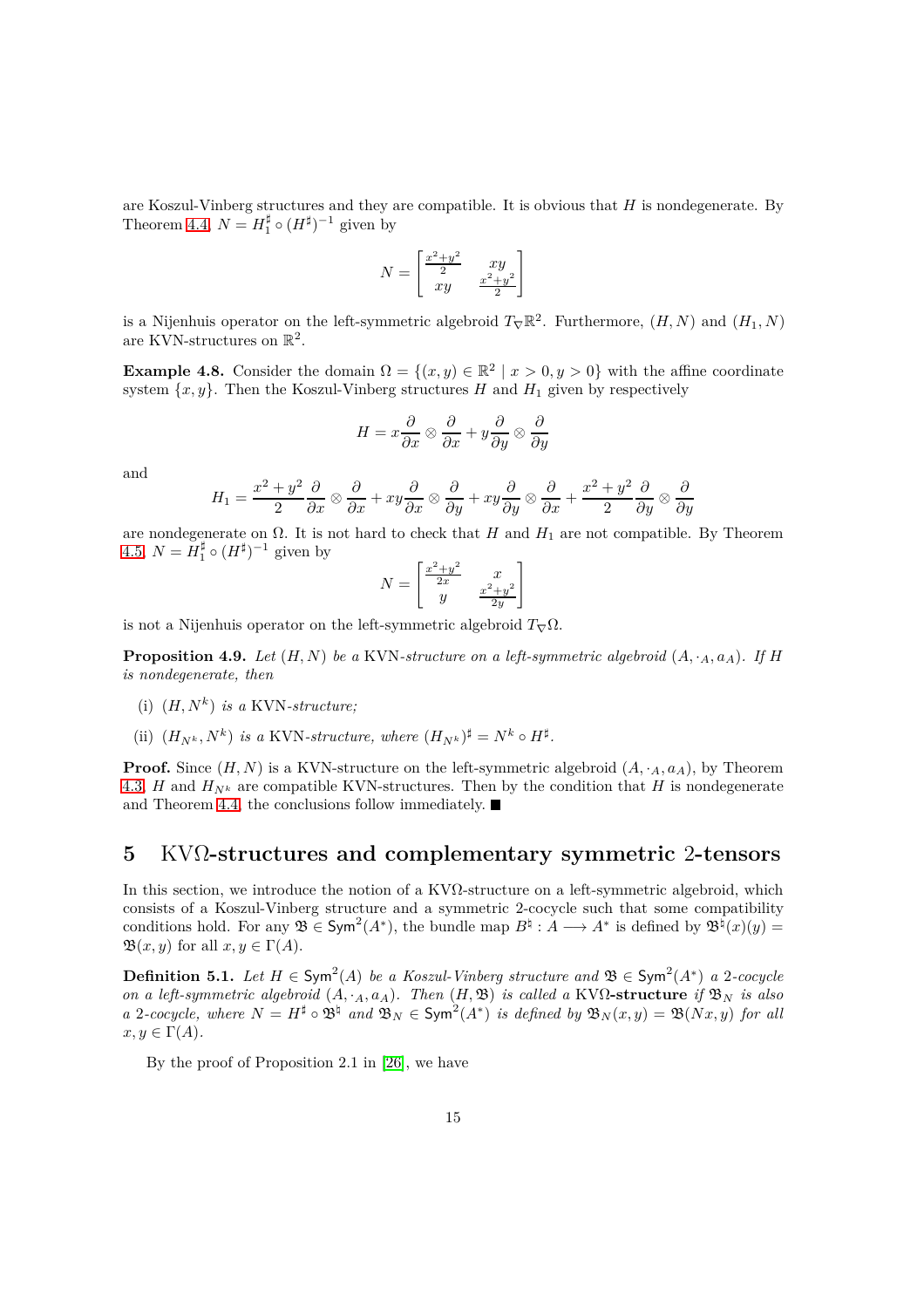**Proposition 5.2.** Let  $(M, \nabla)$  be a flat manifold with  $\{x^1, \dots, x^n\}$  an affine coordinate system with respect to  $\nabla$  and  $\mathfrak{B} \in \text{Sym}^2(T^*M)$ . Then the following conditions are equivalent:

(i)  $\mathfrak{B}$  *is a* 2*-cocycle on the left-symmetric algebroid*  $T_{\nabla}M$ ;

(ii) 
$$
\frac{\partial \mathfrak{B}_{ij}}{\partial x^k} = \frac{\partial \mathfrak{B}_{kj}}{\partial x^i};
$$

(iii) *There exists a function*  $\varphi \in C^{\infty}(M)$  *such that* **B** *can be locally expressed by*  $\mathfrak{B}_{ij} = \frac{\partial^2 \varphi}{\partial x^i \partial x^j}$ *.* 

**Example 5.3.** For  $\mathbb{R}^3$  with the affine coordinate system  $\{x, y, z\}$ . Define *H* and **B** by

$$
H = \frac{\partial}{\partial x} \otimes \frac{\partial}{\partial x} + \frac{\partial}{\partial y} \otimes \frac{\partial}{\partial y}, \quad \mathfrak{B} = x dx \otimes dx + y dy \otimes dy + z dz \otimes dz.
$$

It is easy to check that *H* is a Koszul-Vinberg structure and **B** is a symmetric 2-cocycle on  $T_{\nabla} \mathbb{R}^3$ with the function  $\varphi = \frac{1}{6}(x^3 + y^3 + z^3)$ . Furthermore,  $\mathfrak{B}_N$  given by

$$
\mathfrak{B}_N=x^2dx\otimes dx+y^2dy\otimes dy
$$

is also a 2-cocycle on  $T_{\nabla} \mathbb{R}^3$  with the function  $\varphi = \frac{1}{12} (x^4 + y^4)$ . Thus  $(H, \mathfrak{B})$  is a KV $\Omega$ -structure.

**Definition 5.4.** Let  $H \in Sym^2(A)$  be a Koszul-Vinberg structure on a left-symmetric algebroid  $(A, \cdot_A, a_A)$ . A 2-tensor  $\mathfrak{B} \in \text{Sym}^2(A^*)$  *is called a* **complementary symmetric** 2-tensor for *H if*

$$
[\![\mathfrak{B},\mathfrak{B}]\!]_{A^*}=0,
$$

*where*  $[-,-]_{A^*}$  *is given by* [\(10\)](#page-5-1) *and the left-symmetric algebroid structure on*  $A^*$  *induced by*  $H$  *is given by Theorem [2.12.](#page-5-3)*

**Proposition 5.5.** Let  $H \in Sym^2(A)$  be a Koszul-Vinberg structure on a left-symmetric algebroid  $(A, \cdot_A, a_A)$ . Then  $\mathfrak{B} \in \text{Sym}^2(A^*)$  is a complementary symmetric 2-tensor for H if and only if

<span id="page-15-0"></span>
$$
a_A(H^{\sharp}\mathfrak{B}^{\sharp}(y))\mathfrak{B}(x,z) - a_A(H^{\sharp}\mathfrak{B}^{\sharp}(x))\mathfrak{B}(y,z) - a_A(x)\mathfrak{B}(H^{\sharp}\mathfrak{B}^{\sharp}(y),z) + a_A(y)\mathfrak{B}(H^{\sharp}\mathfrak{B}^{\sharp}(x),z) - \mathfrak{B}(H^{\sharp}\mathfrak{B}^{\sharp}(y) \cdot_A z,x) - \mathfrak{B}(y \cdot_A H^{\sharp}\mathfrak{B}^{\sharp}(z),x) + \mathfrak{B}(H^{\sharp}\mathfrak{B}^{\sharp}(x) \cdot_A z,y) + \mathfrak{B}(x \cdot_A H^{\sharp}\mathfrak{B}^{\sharp}(z),y) + \mathfrak{B}([H^{\sharp}\mathfrak{B}^{\sharp}(x),y]_A,z) - \mathfrak{B}([H^{\sharp}\mathfrak{B}^{\sharp}(y),x]_A,z) = 0
$$
\n(35)

*for all*  $x, y, z \in \Gamma(A)$ *.* 

**Proof.** It follows from

$$
\begin{array}{rcl} [\![\mathfrak{B},\mathfrak{B}]\!]_{A^*}(x,y,z) & = & a_A(H^{\sharp}\mathfrak{B}^{\natural}(y))\mathfrak{B}(x,z) - a_A(H^{\sharp}\mathfrak{B}^{\natural}(x))\mathfrak{B}(y,z) - a_A(x)\mathfrak{B}(H^{\sharp}\mathfrak{B}^{\natural}(y),z) \\ & & + a_A(y)\mathfrak{B}(H^{\sharp}\mathfrak{B}^{\natural}(x),z) - \mathfrak{B}(H^{\sharp}\mathfrak{B}^{\natural}(y)\cdot_A z,x) - \mathfrak{B}(y\cdot_A H^{\sharp}\mathfrak{B}^{\natural}(z),x) \\ & & + \mathfrak{B}(H^{\sharp}\mathfrak{B}^{\natural}(x)\cdot_A z,y) + \mathfrak{B}(x\cdot_A H^{\sharp}\mathfrak{B}^{\natural}(z),y) + \mathfrak{B}([H^{\sharp}\mathfrak{B}^{\natural}(x),y]_A,z) \\ & & - \mathfrak{B}([H^{\sharp}\mathfrak{B}^{\natural}(y),x]_A,z) \end{array}
$$

for all  $x, y, z \in \Gamma(A)$ .

<span id="page-15-1"></span>**Theorem 5.6.** Let  $H \in Sym^2(A)$  be a Koszul-Vinberg structure on a left-symmetric algebroid  $(A, \cdot_A, a_A)$  and  $\mathfrak{B} \in \text{Sym}^2(A^*)$ . Then  $(H, \mathfrak{B})$  *is a* KV $\Omega$ -structure if and only if  $\mathfrak{B}$  *is a* 2*-cocycle that complementary to H.*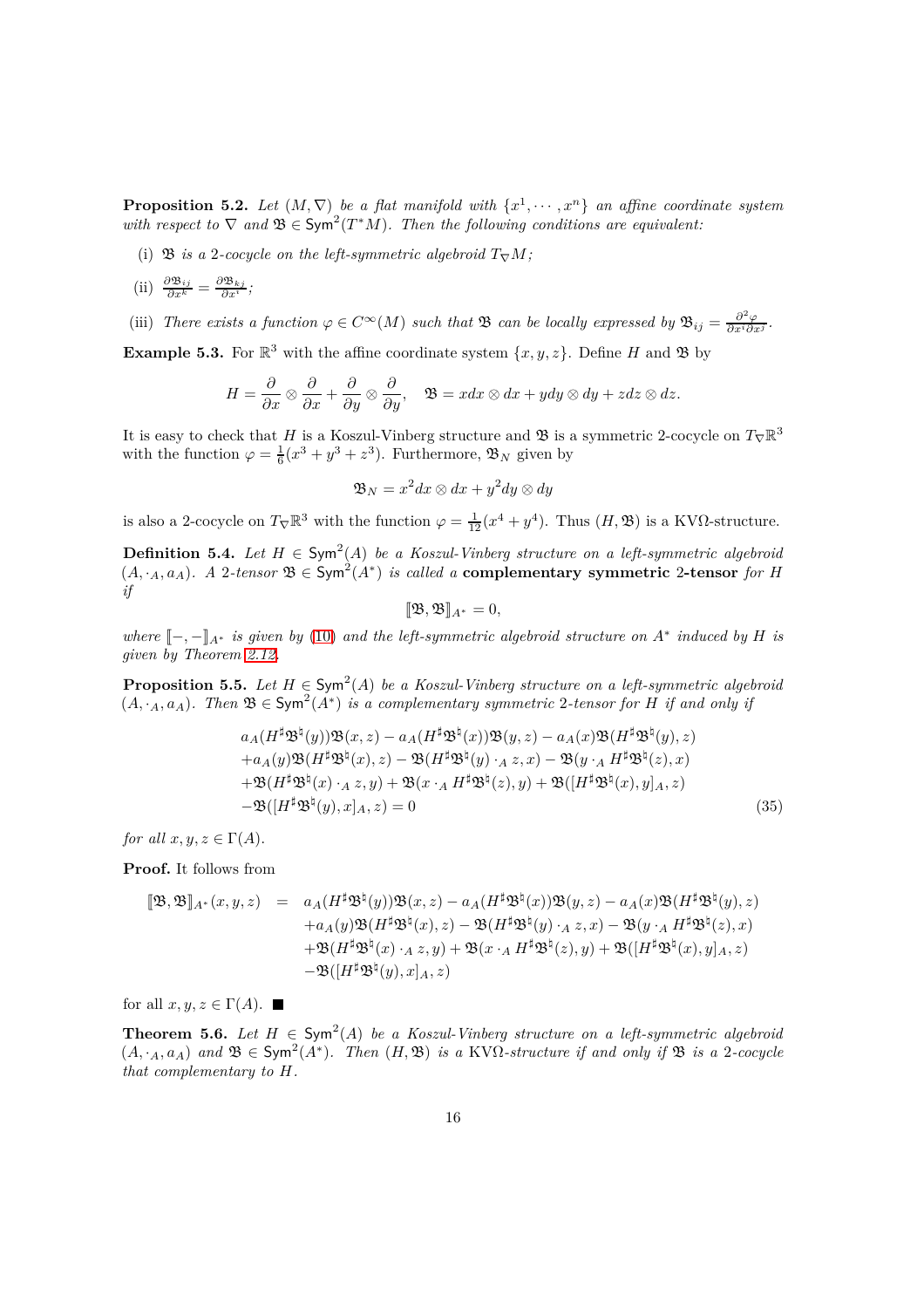**Proof.** Assume that  $(H, \mathfrak{B})$  is a KV $\Omega$ -structure. Let  $N = H^{\sharp} \circ \mathfrak{B}^{\sharp}$ . Since  $\mathfrak{B}$  is  $\delta_A$ -closed, we have

$$
a_A(N(x))\mathfrak{B}(y,z) - a_A(y)\mathfrak{B}(N(x),z) - \mathfrak{B}(y,N(x) \cdot_A z) + \mathfrak{B}(N(x),y \cdot_A z) - \mathfrak{B}([N(x),y]_A,z) = 0;
$$
  
\n
$$
a_A(x)\mathfrak{B}(N(y),z) - a_A(N(y))\mathfrak{B}(x,z) - \mathfrak{B}(N(y),x \cdot_A z) + \mathfrak{B}(x,N(y) \cdot_A z) - \mathfrak{B}([x,N(y)]_A,z) = 0;
$$
  
\n
$$
a_A(x)\mathfrak{B}(y,N(z)) - a_A(y)\mathfrak{B}(x,N(z)) - \mathfrak{B}(y,x \cdot_A N(z)) + \mathfrak{B}(x,y \cdot_A N(z)) - \mathfrak{B}([x,y]_A, N(z)) = 0,
$$
  
\nwhich implies that

which implies that

$$
a_A(N(x))\mathfrak{B}(y,z) + a_A(x)\mathfrak{B}(N(y),z) - a_A(N(y))\mathfrak{B}(x,z) - a_A(y)\mathfrak{B}(N(x),z)
$$
  
+
$$
a_A(x)\mathfrak{B}(y,N(z)) - a_A(y)\mathfrak{B}(x,N(z)) - \mathfrak{B}(y,N(x)\cdot_A z) - \mathfrak{B}(N(y),x\cdot_A z)
$$
  
-
$$
\mathfrak{B}(y,x\cdot_A N(z)) + \mathfrak{B}(N(x),y\cdot_A z) + \mathfrak{B}(x,N(y)\cdot_A z) + \mathfrak{B}(x,y\cdot_A N(z))
$$
  
-
$$
\mathfrak{B}([N(x),y]_A,z) - \mathfrak{B}([x,N(y)]_A,z) - \mathfrak{B}([x,y]_A,N(z)) = 0.
$$

Since  $\mathfrak{B}_N$  is also  $\delta_A$ -closed, we have

$$
a_A(x)\mathfrak{B}(N(y),z) - a_A(y)\mathfrak{B}(N(x),z) - \mathfrak{B}(N(y),x \cdot_A z) + \mathfrak{B}(N(x),y \cdot_A z) - \mathfrak{B}([x,y]_A,N(z)) = 0.
$$
  
Thus

$$
a_A(N(x))\mathfrak{B}(y,z) - a_A(N(y))\mathfrak{B}(x,z) + a_A(x)\mathfrak{B}(N(y),z)
$$
  
\n
$$
-a_A(y)\mathfrak{B}(N(x),z) - \mathfrak{B}(y,x \cdot_A N(z)) + \mathfrak{B}(x,y \cdot_A N(z))
$$
  
\n
$$
-\mathfrak{B}(y,N(x) \cdot_A z) + \mathfrak{B}(x,N(y) \cdot_A z) - \mathfrak{B}(z,[N(x),y]_A) - \mathfrak{B}(z,[x,N(y)]_A) = 0,
$$

which is [\(35\)](#page-15-0) with  $N = H^{\sharp} \circ \mathfrak{B}^{\sharp}$  and thus  $\mathfrak{B}$  is a complementary symmetric 2-tensor for *H*.

The converse part can be proved similarly. We finish the proof.  $\blacksquare$ 

In the following, we will study the relation between KVN-structures and KVΩ-structures. Now we give a useful lemma.

**Lemma 5.7.** *Let H be a Koszul-Vinberg structure on a left-symmetric algebroid* (*A,* ·*A, aA*)*. Then*  $\mathfrak{B} \in \mathsf{Sym}^2(A^*)$  *is a symmetric* 2*-cocycle that complementary to H if and only if* 

<span id="page-16-0"></span>
$$
\mathfrak{B}^{\natural}(x \cdot_A y) = \mathcal{L}_x \mathfrak{B}^{\natural}(y) - R_y \mathfrak{B}^{\natural}(x) - d_A \mathfrak{B}(x, y), \tag{36}
$$

$$
\mathfrak{B}^{\natural}(x) \cdot^{H^{\sharp}} \mathfrak{B}^{\natural}(y) = \mathfrak{B}^{\natural}(H^{\sharp}\mathfrak{B}^{\natural}(x) \cdot_A y + x \cdot_A H^{\sharp}\mathfrak{B}^{\natural}(y) - H^{\sharp}\mathfrak{B}^{\natural}(x \cdot_A y)). \tag{37}
$$

**Proof.** Since  $\mathfrak{B}$  is  $\delta_A$ -closed, we have  $\delta_A \mathfrak{B}(x, z, y) = 0$ , which is equivalent to

$$
\langle \mathcal{L}_x \mathfrak{B}^\natural(y) - R_y \mathfrak{B}^\natural(x) - d_A \mathfrak{B}(x, y) - \mathfrak{B}^\natural(x \cdot_A y), z \rangle = 0.
$$

This is just [\(36\)](#page-16-0).

Since  $[\mathfrak{B}, \mathfrak{B}]_{A^*} = 0$ , we have

<span id="page-16-1"></span>
$$
\mathfrak{B}^{\natural}(x) \cdot^{H^{\sharp}} \mathfrak{B}^{\natural}(y) = \mathfrak{B}^{\natural}(\mathcal{L}_{\mathfrak{B}^{\natural}(x)}y - R_{\mathfrak{B}^{\natural}(y)}x - d_{A^*}\mathfrak{B}(x,y)), \quad \forall \ x, y \in \Gamma(A). \tag{38}
$$

Also, we have

$$
\langle \mathcal{L}_{\mathfrak{B}^{\natural}(x)} y - R_{\mathfrak{B}^{\natural}(y)} x - d_{A^*} \mathfrak{B}(x, y), \alpha \rangle
$$
\n
$$
= a_{A^*} (\mathfrak{B}^{\natural}(x)) \langle y, \alpha \rangle - \langle \mathfrak{B}^{\natural}(x) \cdot^{H^{\sharp}} \alpha, y \rangle + \langle x, \alpha \cdot^{H^{\sharp}} \mathfrak{B}^{\natural}(x) \rangle - a_{A^*}(\alpha) \mathfrak{B}(x, y)
$$
\n
$$
= a_{A} (H^{\sharp}(\alpha)) \mathfrak{B}(x, y) - a_{A}(x) \mathfrak{B}(H^{\sharp}(\alpha), y) - \mathfrak{B}(x, H^{\sharp}(\alpha) \cdot_{A} y) - \mathfrak{B}([H^{\sharp}(\alpha), x]_{A}, y)
$$
\n
$$
+ \langle H^{\sharp} \mathfrak{B}^{\natural}(x) \cdot_{A} y, \alpha \rangle + \langle x \cdot_{A} H^{\sharp} \mathfrak{B}^{\natural}(y), \alpha \rangle
$$
\n
$$
= - \langle H^{\sharp} \mathfrak{B}^{\natural}(x \cdot_{A} y), \alpha \rangle + \langle H^{\sharp} \mathfrak{B}^{\natural}(x) \cdot_{A} y, \alpha \rangle + \langle x \cdot_{A} H^{\sharp} \mathfrak{B}^{\natural}(y), \alpha \rangle
$$
\n
$$
= \langle H^{\sharp} \mathfrak{B}^{\natural}(x) \cdot_{A} y + x \cdot_{A} H^{\sharp} \mathfrak{B}^{\natural}(y) - H^{\sharp} \mathfrak{B}^{\natural}(x \cdot_{A} y), \alpha \rangle,
$$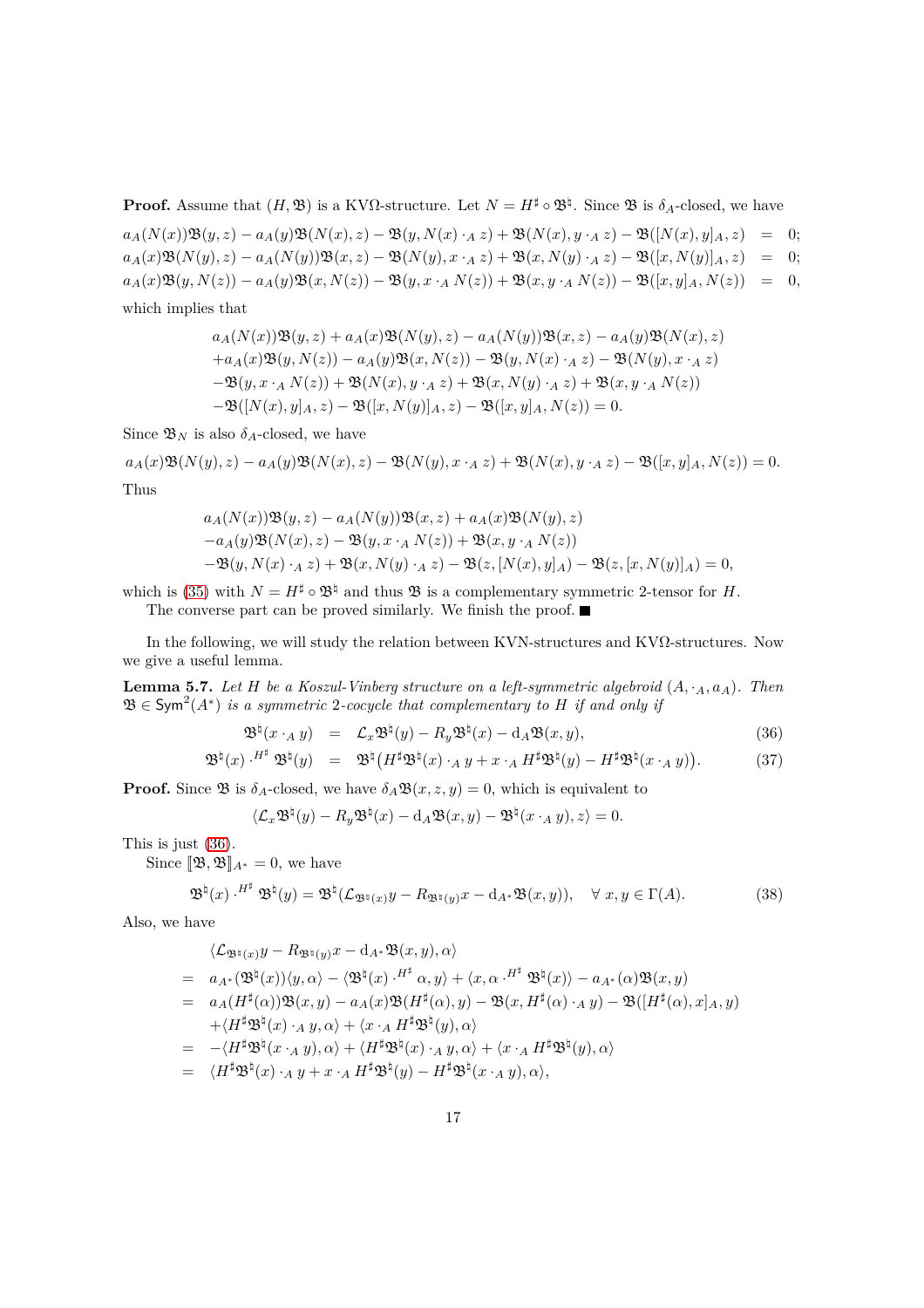where in the third equality we use the fact that  $\delta_A \mathfrak{B}(x, H^{\sharp}(\alpha), y) = 0$ . Thus, [\(38\)](#page-16-1) implies [\(37\)](#page-16-0). The converse part can be proved similarly. We finish the proof.  $\blacksquare$ 

<span id="page-17-1"></span>**Proposition 5.8.** *If*  $(H, \mathfrak{B})$  *is a* KV $\Omega$ -structure on a left-symmetric algebroid  $(A, \cdot_A, a_A)$ *, then*  $(H, N = H^{\sharp} \circ \mathfrak{B}^{\sharp})$  *is a* KVN-structure.

*Conversely, if*  $(H, N)$  *is a* KVN-structure and  $H$  *is nondegenerate, then*  $(H, \mathfrak{B})$  *is* KV $\Omega$ *structure, where*  $\mathfrak{B}$  *is given by*  $\mathfrak{B}^{\natural} = (H^{\sharp})^{-1} \circ N$ *.* 

**Proof.** Now we assume that  $(H, \mathfrak{B})$  is a KV $\Omega$ -structure on a left-symmetric algebroid  $(A, \cdot_A, a_A)$ . First, applying  $H^{\sharp}$  to both hands of [\(37\)](#page-16-0), we obtain

<span id="page-17-0"></span>
$$
H^{\sharp}\mathfrak{B}^{\natural}(x) \cdot_A H^{\sharp}\mathfrak{B}^{\natural}(y) = H^{\sharp}\mathfrak{B}^{\natural}(H^{\sharp}\mathfrak{B}^{\natural}(x) \cdot_A y + x \cdot_A H^{\sharp}\mathfrak{B}^{\natural}(y) - H^{\sharp}\mathfrak{B}^{\natural}(x \cdot_A y)), \tag{39}
$$

which implies that  $N = H^{\sharp} \circ \mathfrak{B}^{\sharp}$  is a Nijenhuis operator on the left-symmetric algebroid A. It is obvious that  $N \circ H^{\sharp} = H^{\sharp} \circ \mathfrak{B}^{\natural} \circ H^{\sharp} = H^{\sharp} \circ N^*$ . By a direct calculation, we have

$$
\alpha \star^{H^{\sharp}} \beta - \alpha \cdot^{H^{\sharp}}_{N^*} \beta
$$
\n
$$
= N^*(\alpha \cdot^{H^{\sharp}} \beta) - \mathcal{L}_{H^{\sharp}(\alpha)} N^*(\beta) + R_{H^{\sharp}(\beta)} N^*(\alpha) + d_A H(N^*(\alpha), \beta)
$$
\n
$$
= \mathfrak{B}^{\sharp} \circ H^{\sharp}(\alpha \cdot^{H^{\sharp}} \beta) - \mathcal{L}_{H^{\sharp}(\alpha)} \mathfrak{B}^{\sharp} H^{\sharp}(\beta) + R_{H^{\sharp}(\beta)} \mathfrak{B}^{\sharp} H^{\sharp}(\alpha) + d_A H(\mathfrak{B}^{\sharp} H^{\sharp}(\alpha), \beta)
$$
\n
$$
= \mathfrak{B}^{\sharp}(H^{\sharp}(\alpha) \cdot_A H^{\sharp}(\beta)) - \mathcal{L}_{H^{\sharp}(\alpha)} \mathfrak{B}^{\sharp} H^{\sharp}(\beta) + R_{H^{\sharp}(\beta)} \mathfrak{B}^{\sharp} H^{\sharp}(\alpha) + d_A \mathfrak{B}(H^{\sharp}(\alpha), H^{\sharp}(\beta)).
$$

Therefore, [\(36\)](#page-16-0) implies that

$$
\alpha \star^{H^{\sharp}} \beta = \alpha \cdot_{N^*}^{H^{\sharp}} \beta.
$$

Thus  $(H, N = H^{\sharp} \circ \mathfrak{B}^{\natural})$  is a KVN-structure.

Conversely, since  $N = H^{\sharp} \circ \mathfrak{B}^{\sharp}$  is a Nijenhuis operator on the left-symmetric algebroid  $(A, \cdot_A, a_A)$ , [\(39\)](#page-17-0) holds and

$$
H^{\sharp}(\mathfrak{B}^{\natural}(x) \cdot^{H^{\sharp}} \mathfrak{B}^{\natural}(y)) = H^{\sharp}\mathfrak{B}^{\natural}(x) \cdot_A H^{\sharp}\mathfrak{B}^{\natural}(y)
$$
  
= 
$$
H^{\sharp}\mathfrak{B}^{\natural}(H^{\sharp}\mathfrak{B}^{\natural}(x) \cdot_A y + x \cdot_A H^{\sharp}\mathfrak{B}^{\natural}(y) - H^{\sharp}\mathfrak{B}^{\natural}(x \cdot_A y)).
$$

Because  $H^{\sharp}$  is nondegenerate, this implies [\(37\)](#page-16-0).

Since  $\alpha \star^{H^{\sharp}} \beta = \alpha \cdot^H_{N^*} \beta$ , we have

$$
\mathfrak{B}^{\natural}(H^{\sharp}(\alpha)\cdot_A H^{\sharp}(\beta))-\mathcal{L}_{H^{\sharp}(\alpha)}\mathfrak{B}^{\natural}\circ H^{\sharp}(\beta)+R_{H^{\sharp}(\beta)}\mathfrak{B}^{\natural}\circ H^{\sharp}(\alpha)+\mathrm{d}_A\mathfrak{B}(H^{\sharp}(\alpha),H^{\sharp}(\beta))=0.
$$

Also,  $H^{\sharp}$  is nondegenerate, this implies [\(36\)](#page-16-0).

By Theorem [5.6,](#page-15-1)  $(H, \mathfrak{B})$  is a KV $\Omega$ -structure. We finish the proof.  $\blacksquare$ 

**Example 5.9.** Consider the KV $\Omega$ -structure  $(H, \mathfrak{B})$  on  $\mathbb{R}^3$  given by the Example [4.7.](#page-13-1) Then by Theorem [5.8,](#page-17-1) (*H, N*) given by

$$
H = \frac{\partial}{\partial x} \otimes \frac{\partial}{\partial x} + \frac{\partial}{\partial y} \otimes \frac{\partial}{\partial y}, \quad N = \begin{bmatrix} x & 0 & 0 \\ 0 & y & 0 \\ 0 & 0 & 0 \end{bmatrix}
$$

is a KVN-structure on  $\mathbb{R}^3$ .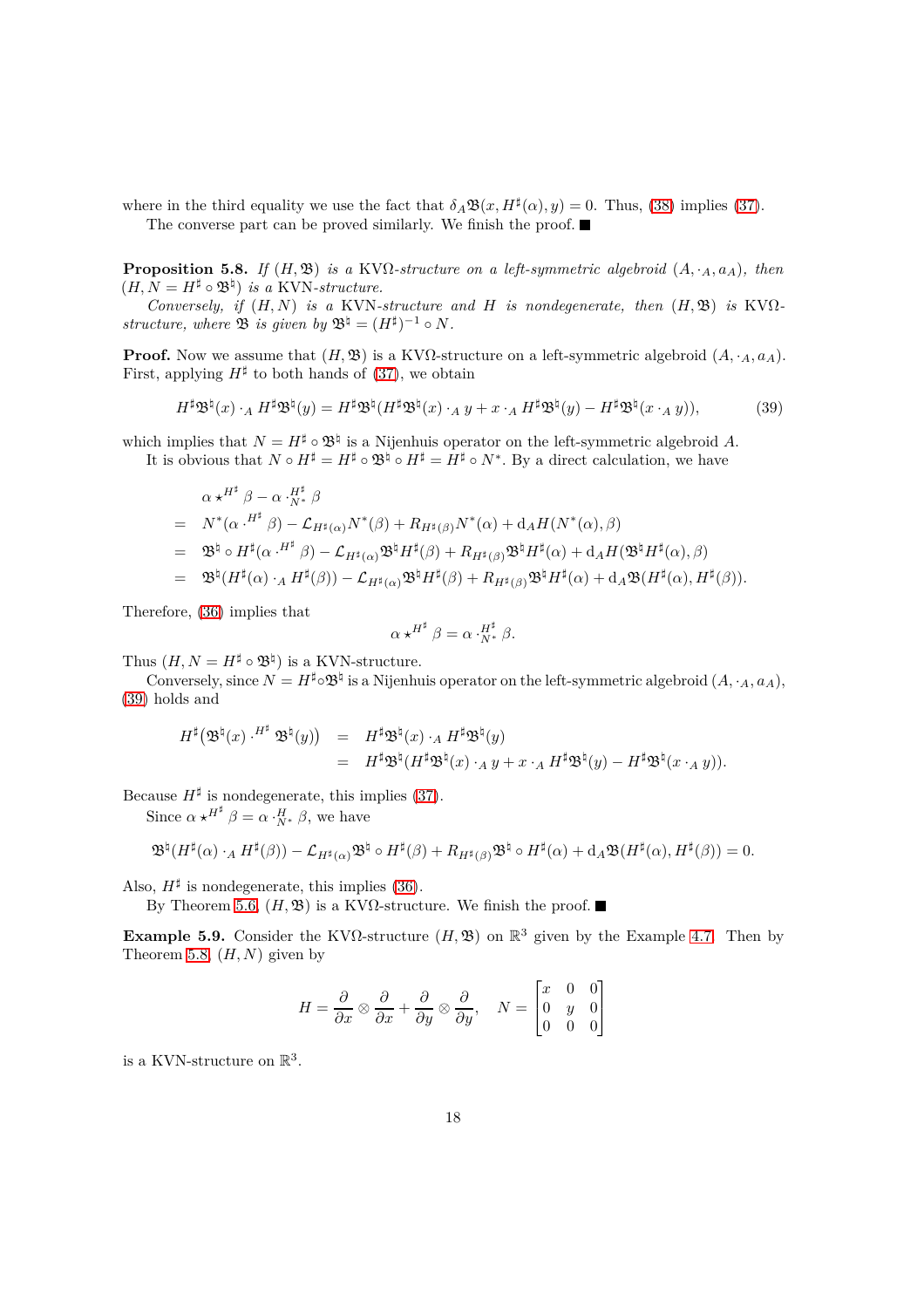### <span id="page-18-0"></span>**6 Pseudo-Hessian-Nijenhuis structures**

**Definition 6.1.** Let  $\mathfrak{B} \in \text{Sym}^2(A^*)$  be a pseudo-Hessian structure and N a Nijenhuis operator *on a left-symmetric algebroid*  $(A, \cdot_A, a_A)$ *. Then*  $(\mathfrak{B}, N)$  *is called a* **pseudo-Hessian-Nijenhuis structure***(or* HN**-structure***) on the left-symmetric algebroid A if*

<span id="page-18-1"></span>
$$
\mathfrak{B}(N(x), y) = \mathfrak{B}(x, N(y)), \quad \forall \ x, y \in \Gamma(A) \tag{40}
$$

 $\partial_A \mathfrak{B}_N = 0$ , where  $\mathfrak{B}_N \in \text{Sym}^2(A^*)$  *is defined by*  $\mathfrak{B}_N(x, y) = \mathfrak{B}(N(x), y)$ *.* 

<span id="page-18-5"></span>**Theorem 6.2.** *Let*  $(\mathfrak{B}, N)$  *be a* HN-structure on a left-symmetric algebroid  $(A, \cdot_A, a_A)$ . Then  $(H, N)$ , where  $H^{\sharp} = (\mathfrak{B}^{\sharp})^{-1}$ , is a KVN-structure on the left-symmetric algebroid A.

*Conversely, if*  $(H, N)$  *is a* KVN-structure and *H is nondegenerate, then*  $(\mathfrak{B}, N)$ *, where*  $\mathfrak{B}^{\natural} =$  $(H^{\sharp})^{-1}$ , *is a* HN-structure.

**Proof.** By Proposition [2.10,](#page-5-0) *H* given by  $(H^{\sharp})^{-1} = \mathfrak{B}^{\sharp}$  is a Koszul-Vinberg structure on *A*. By [\(40\)](#page-18-1), [\(23\)](#page-7-1) follows immediately. Now we prove [\(24\)](#page-7-1). First, by  $\delta_A \mathfrak{B}_N(x, z, y) = 0$ , we have

<span id="page-18-3"></span>
$$
a_A(x)\mathfrak{B}(N(z),y) - B(N(z),x \cdot_A y) = a_A(z)\mathfrak{B}(N(x),y) - \mathfrak{B}(N(x),z \cdot_A y) + \mathfrak{B}(N[x,z]_A,y). \tag{41}
$$

Similarly, by  $\delta_A \mathfrak{B}(x, N(z), y) = 0$ , we have

<span id="page-18-2"></span>
$$
a_A(x)\mathfrak{B}(N(z),y) - B(N(z),x \cdot_A y) = a_A(N(z))\mathfrak{B}(x,y) - \mathfrak{B}(x,N(z) \cdot_A y) + \mathfrak{B}([x,N(z)]_A,y).
$$
(42)

By  $(42)$ ,  $(41)$  is equivalent to

<span id="page-18-4"></span>
$$
a_A(z)\mathfrak{B}(N(x),y) - \mathfrak{B}(N(x),z \cdot_A y) + \mathfrak{B}(N[x,z]_A,y) - a_A(N(z))\mathfrak{B}(x,y) + \mathfrak{B}(x,N(z) \cdot_A y) - \mathfrak{B}([x,N(z)]_A,y) = 0.
$$
\n(43)

Let  $\alpha = \mathfrak{B}^{\natural}(x), \beta = \mathfrak{B}^{\natural}(y),$  by [\(43\)](#page-18-4), we have

$$
\langle \alpha \star^{H^{\sharp}} \beta - \alpha \cdot^{H^{\sharp}}_{N^*} \beta, z \rangle
$$
\n
$$
= \langle N^* \mathcal{L}_x \mathfrak{B}^{\sharp}(y) - \mathcal{L}_x N^* \mathfrak{B}^{\sharp}(y) - N^* R_y \mathfrak{B}^{\sharp}(x) + R_y N^* \mathfrak{B}^{\sharp}(x) - N^* d_A \mathfrak{B}^{\sharp}(x, y)
$$
\n
$$
+ d_A \mathfrak{B}^{\sharp}(N(x), y), z \rangle
$$
\n
$$
= a_A(z) \mathfrak{B}(N(x), y) - \mathfrak{B}(N(x), z \cdot_A y) + \mathfrak{B}(N[x, z]_A, y) - a_A(N(z)) \mathfrak{B}(x, y)
$$
\n
$$
+ \mathfrak{B}(x, N(z) \cdot_A y) - \mathfrak{B}([x, N(z)]_A)
$$
\n
$$
= 0,
$$

which implies that [\(24\)](#page-7-1) holds for all  $\alpha, \beta \in \Gamma(A^*)$ . Thus,  $(H, N)$  is a KVN-structure. The converse part can be proved similarly. We finish the proof.  $\blacksquare$ 

**Corollary 6.3.** *Let*  $(\mathfrak{B}, N)$  *be a* HN-structure on a left-symmetric algebroid  $(A, \cdot_A, a_A)$ . Then  $(\mathcal{H}, N)$ , where  $\mathcal{H}^{\sharp} = N \circ (\mathfrak{B}^{\natural})^{-1}$ , is a KVN-structure on the left-symmetric algebroid A.

**Proof.** Since  $(\mathfrak{B}, N)$  is a HN-structure on the left-symmetric algebroid *A*, then by Theorem [6.2,](#page-18-5)  $(H, N)$ , where  $H^{\sharp} = (\mathfrak{B}^{\sharp})^{-1}$ , is a KVN-structure on the left-symmetric algebroid *A*. Furthermore, by Theorem [3.3,](#page-7-3) *H* and  $\mathcal{H}$  are compatible. Since *H* is nondegenerate, by Theorem [4.4,](#page-11-0)  $(\mathcal{H}, N)$  is a KVN-structure on the left-symmetric algebroid *A*. We finish the proof.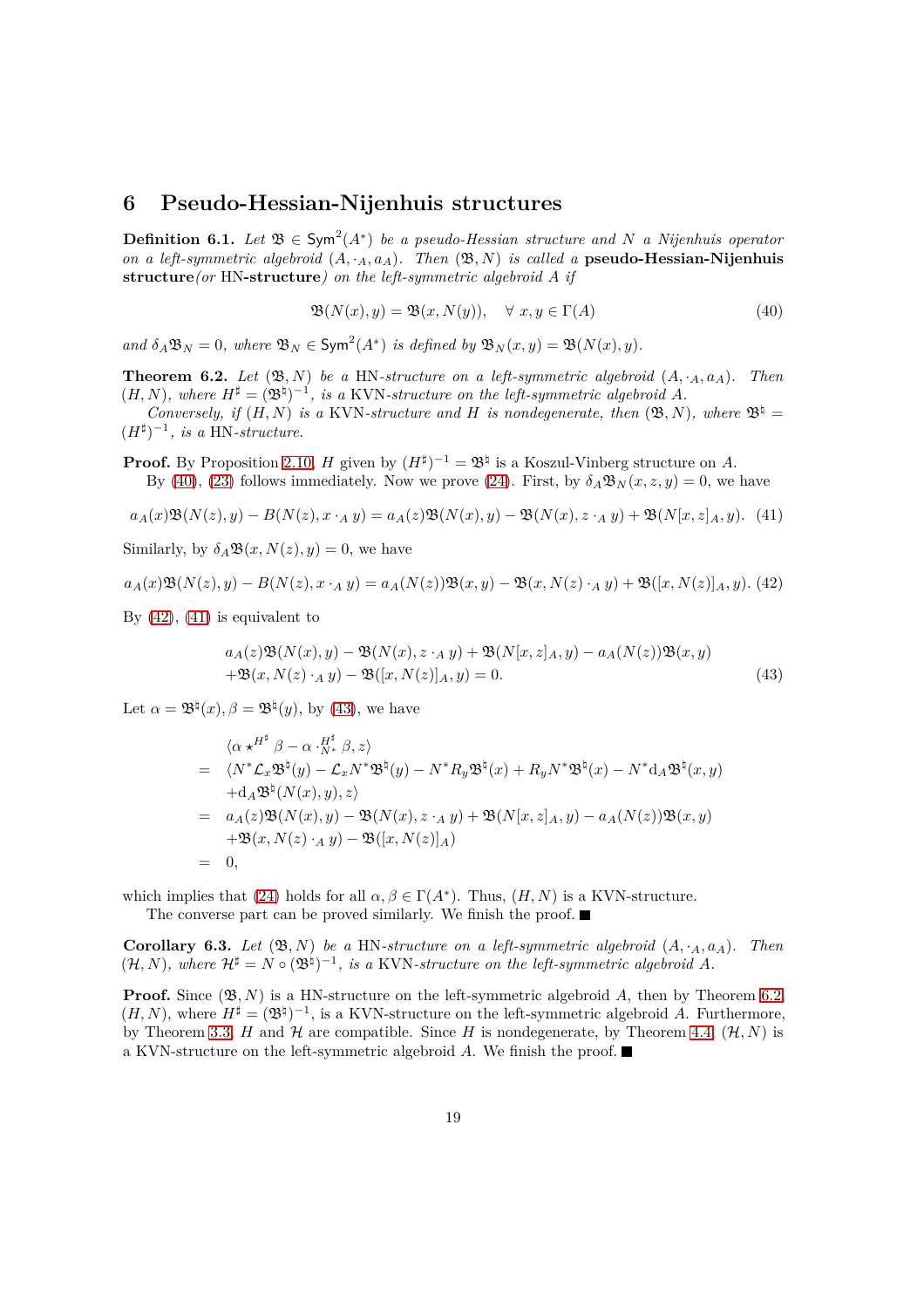**Example 6.4.** Consider the KVN-structures  $(H, N)$  and  $(H_1, N)$  on  $\mathbb{R}^2$  given by the Example [4.7.](#page-13-1) Then by Theorem [6.2,](#page-18-5)  $(\mathfrak{B}, N)$  given by

$$
\mathfrak{B} = dx \otimes dx + dy \otimes dy, \quad N = \begin{bmatrix} \frac{x^2 + y^2}{2} & xy \\ xy & \frac{x^2 + y^2}{2} \end{bmatrix}
$$

is a HN-structure on  $\mathbb{R}^2$ . Since  $H_1$  restricted to the domain  $\Omega = \{(x, y) \in \mathbb{R}^2 \mid x^2 - y^2 > 0\}$  is nondegenerate, by Theorem [6.2,](#page-18-5)  $(\mathfrak{B}_1, N)$  given by

$$
\mathfrak{B}_1 = \frac{2x^2 + 2y^2}{(x^2 - y^2)^2} dx \otimes dx - \frac{4xy}{(x^2 - y^2)^2} dx \otimes dy - \frac{4xy}{(x^2 - y^2)^2} dy \otimes dx + \frac{2x^2 + 2y^2}{(x^2 - y^2)^2} dy \otimes dy
$$

and

$$
N = \begin{bmatrix} \frac{x^2 + y^2}{2} & xy \\ xy & \frac{x^2 + y^2}{2} \end{bmatrix}
$$

is a HN-structure on  $\Omega$ . Note that  $\mathfrak{B}_1$  can be locally expressed by the function  $\varphi = \ln(x^2 - y^2)$ .

<span id="page-19-1"></span>**Theorem 6.5.** *If*  $(H, \mathfrak{B})$  *is a* KV $\Omega$ -structure on a left-symmetric algebroid  $(A, \cdot_A, a_A)$  and  $\mathfrak{B}$  *is nondegenerate, then*  $(\mathfrak{B}, N)$ *, where*  $N = H^{\sharp} \circ \mathfrak{B}^{\sharp}$ *, is a* HN-structure.

*Conversely, if*  $(\mathfrak{B}, N)$  *is a* HN-structure on a left-symmetric algebroid  $(A, \cdot_A, a_A)$ *, then*  $(\mathcal{H}, \mathfrak{B})$ *, where*  $\mathcal{H}^{\sharp} = N \circ (\mathfrak{B}^{\natural})^{-1}$ , *is a* KV $\Omega$ -structure.

**Proof.** Since  $(H, \mathfrak{B})$  is a KV $\Omega$ -structure on the left-symmetric algebroid  $(A, \cdot_A, a_A), N = H^{\sharp} \circ \mathfrak{B}^{\sharp}$ is a Nijenhuis operator on *A*. By the definition of KVΩ-structure, we have  $\delta_A \mathfrak{B}_N = 0$ . Thus  $(\mathfrak{B}, N)$  is a HN-structure.

Conversely, since  $(\mathfrak{B}, N)$  is a HN-structure on *A*, by Theorem [6.2,](#page-18-5)  $(H, N)$ , where  $H^{\sharp} = (\mathfrak{B}^{\sharp})^{-1}$ , is a KVN-structure. Thus  $\mathcal H$  given by  $\mathcal H^\sharp = N \circ (\mathfrak B^\natural)^{-1}$  is a Koszul-Vinberg structure. It is obvious that  $\delta_A \mathfrak{B}_N = 0$ . Therefore,  $(\mathcal{H}, \mathfrak{B})$  is a KV $\Omega$ -structure. We finish the proof.

<span id="page-19-0"></span>**Proposition 6.6.** *Let*  $(\mathfrak{B}, N)$  *be a* HN-structure on a left-symmetric algebroid  $(A, \cdot_A, a_A)$ . Then  $f$ *or* all  $k \in \mathbb{N}$ ,  $\mathfrak{B}_{N^k}$  defined by  $(\mathfrak{B}_{N^k})^{\natural} = \mathfrak{B}^{\natural} \circ N^k$  are pseudo-Hessian structures and for any  $k, l \in \mathbb{N}, \mathfrak{B}_{N^k}$  and  $\mathfrak{B}_{N^l}$  are compatible in the sense that any linear combination of  $\mathfrak{B}_k$  and  $\mathfrak{B}_l$  are *still pseudo-Hessian structures.*

**Proof.** By Theorem [6.2,](#page-18-5)  $(H, N)$ , where  $H^{\sharp} = (\mathfrak{B}^{\sharp})^{-1}$ , is a KVN-structure on the left-symmetric algebroid *A*. By the fact that *H* is nondegenerate and Proposition [4.9,](#page-14-1) for any  $k \in \mathbb{N}$ ,  $(H, N^k)$  is a KVN-structure. Also, by Theorem [6.2,](#page-18-5)  $(\mathfrak{B}, N^k)$  is a HN-structure on *A*. Thus for any  $k \in \mathbb{N}$ ,  $\mathfrak{B}_{N^k}$  is a pseudo-Hessian structure. The rest is direct. We finish the proof.

<span id="page-19-2"></span>**Corollary 6.7.** Let  $N : A \rightarrow A$  be a bundle map and  $\mathfrak{B}$  a pseudo-Hessian structure on the *left-symmetric algebroid A such that* [\(40\)](#page-18-1) *holds. Then* (B*, N*) *is a* HN*-structure if and only if*

$$
\delta_A \mathfrak{B}_N = \delta_A \mathfrak{B}_{N^2} = 0,\tag{44}
$$

*where*  $\mathfrak{B}_{N^i}(x, y) = \mathfrak{B}(N^i(x), y)$  *for*  $i = 1, 2$  *and*  $x, y \in \Gamma(A)$ *.* 

**Proof.** If  $(\mathfrak{B}, N)$  is a HN-structure, by Proposition [6.6,](#page-19-0) we have

$$
\delta_A \mathfrak{B}_N = \delta_A \mathfrak{B}_{N^2} = 0.
$$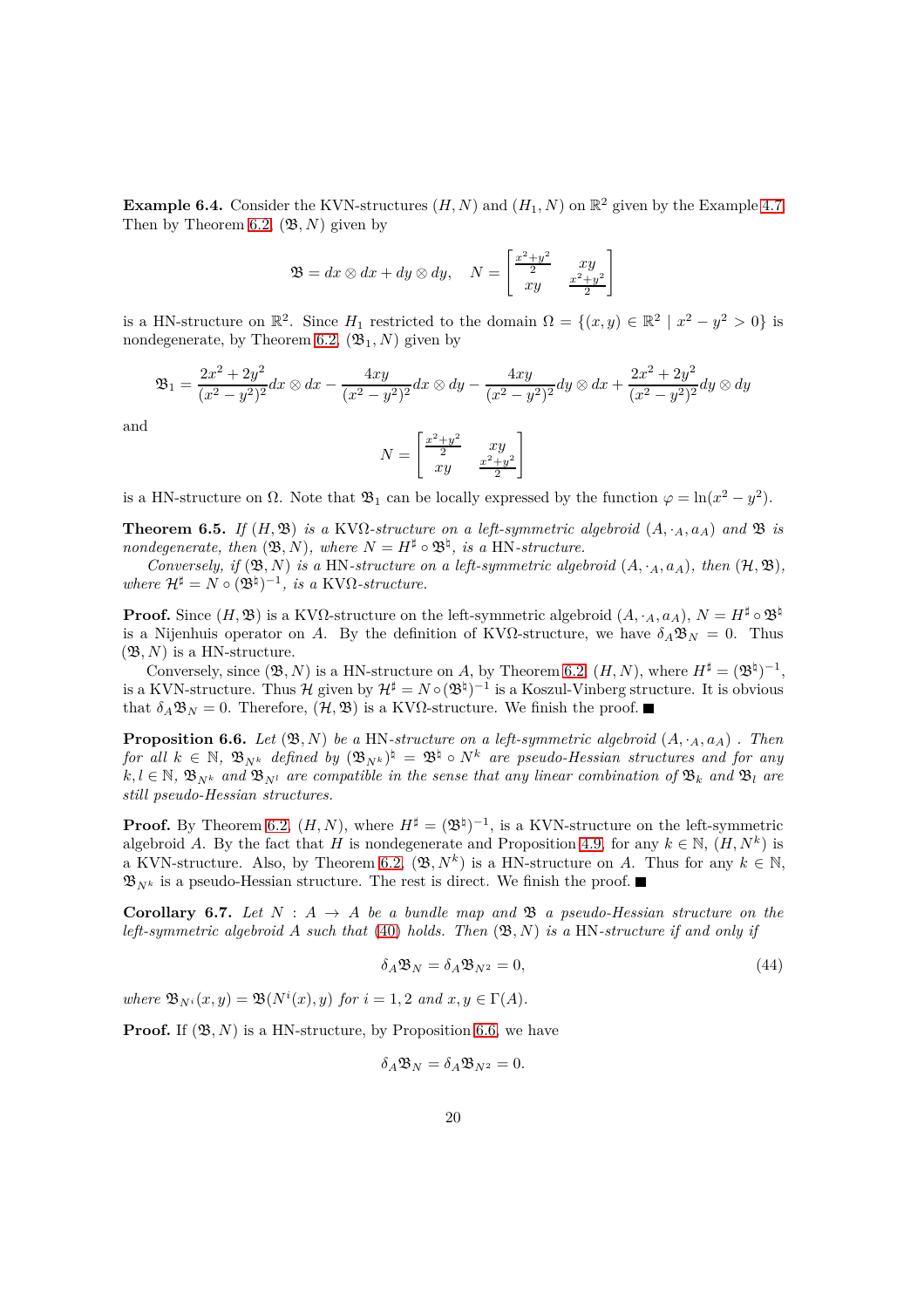Conversely, let  $H^{\sharp} = (\mathfrak{B}^{\sharp})^{-1}$  and  $\mathcal{B} = \mathfrak{B}_N$  and note that  $N = H^{\sharp} \circ \mathcal{B}^{\sharp}$ , then  $\mathcal{B}_N = \mathfrak{B}_{N^2}$ . By hypothesis,  $(H, \mathcal{B})$  is a KV $\Omega$ -structure and thus *N* is a Nijenhuis operator on *A*. Therefore,  $(\mathfrak{B}, N)$ is a HN-structure. We finish the proof.

We can relate the notion of a HN-structure to that of a complementary symmetric 2-tensor. The following proposition is a consequence of Theorem [5.6](#page-15-1) and Theorem [6.5.](#page-19-1)

**Proposition 6.8.** Let  $(A, \cdot_A, a_A)$  be a left-symmetric algebroid. If  $\mathfrak{B} \in \text{Sym}^2(A^*)$  is a nondegener*ate* 2*-cocycle that complementary to a Koszul-Vinberg structure H, then*  $(\mathfrak{B}, N)$ *, where*  $N = H^{\sharp} \circ \mathfrak{B}^{\sharp}$ *, is a* HN*-structure.*

*Conversely, if*  $(\mathfrak{B}, N)$  *is a* HN-structure, then H given by  $\mathcal{H}^{\sharp} = N \circ (\mathfrak{B}^{\natural})^{-1}$  *is a Koszul-Vinberg structure and* B *is a* 2*-cocycle that complementary to* H*.*

**Example 6.9.** Let  $(\mathbb{R}^n, \nabla)$  be the standard flat manifold and  $\{x^1, \dots, x^n\}$  be an affine coordinate system with respect to  $\nabla$ . Let  $\mathfrak{B} \in \text{Sym}^2(T^*\mathbb{R}^n)$  be defined by  $\mathfrak{B} = \sum_{i=1}^n dx^i \otimes dx^i$ . Then  $\mathfrak{B}$  is a pseudo-Hessian structure on  $\mathbb{R}^n$ . Now consider the bundle map  $N: TM \rightarrow TM$  by describing its conjugate operator  $N^*$ :  $\Omega^1(\mathbb{R}^n) \to \Omega^1(\mathbb{R}^n)$  and put

$$
N^*dx^i = f_i(x^i)dx^i, \quad i = 1, 2, \cdots, n,
$$

where  $f_i(x^i)$  is a smooth function on  $\mathbb{R}^n$  depending on the variable  $x^i$ . Note that N is a Nijenhuis operator on  $T_{\nabla} \mathbb{R}^n$ . In fact, it can be easily checked that

$$
\mathfrak{B}(N(X),Y) = \mathfrak{B}(X,N(Y)), \quad \forall \ X, Y \in \mathfrak{X}(\mathbb{R}^n).
$$

For the formulas  $\mathfrak{B}_N(X,Y) = \mathfrak{B}(N(X),Y)$  and  $\mathfrak{B}_{N^2}(X,Y) = \mathfrak{B}(N^2(X),Y)$ , we have

$$
\mathfrak{B}_N = \sum_{i=1}^n f_i(x^i) \mathrm{d} x^i \otimes \mathrm{d} x^i, \quad \mathfrak{B}_{N^2} = \sum_{i=1}^n (f_i(x^i))^2 \mathrm{d} x^i \otimes \mathrm{d} x^i,
$$

and therefore  $\mathfrak{B}_N$  and  $\mathfrak{B}_{N^2}$  are 2-cocycles on  $T_{\nabla} \mathbb{R}^n$ . Applying the result of Corollary [6.7,](#page-19-2) we find that  $(\mathfrak{B}, N)$  is a HN-structure.

## **References**

- [1] C. Bai, Left-symmetric bialgebras and an analogue of the classical Yang-Baxter equation. *Commun. Contemp. Math.* 10 (2008), 221-260.
- <span id="page-20-2"></span>[2] S. Benayadi and M. Boucetta, On para-Kähler Lie algebroids and generalized pseudo-Hessian structures. Math. *Nachr.* 292 (2019), 1418-1443.
- [3] D. Burde, Left-symmetric algebras, or left-symmetric algebroids in geometry and physics. *Cent. Eur. J. Math.* 4 (2006), 323-357.
- <span id="page-20-5"></span>[4] I. Dorfman, *Dirac structures and integrability of nonlinear evolution equations,* Wiley, Chichester, 1993.
- [5] A. Dzhumadil′daev, Cohomologies and deformations of right-symmetric algebras. *J. Math. Sci.* 93 (1999), 836-876.
- <span id="page-20-1"></span><span id="page-20-0"></span>[6] M. Gerstenhaber, The cohomology structure of an associative ring. *Ann. of Math.* 78 (1963), 267-288.
- <span id="page-20-3"></span>[7] H. Kim, Complete left-invariant affine structures on nilpotent Lie groups. *J. Diff. Geom.* 24 (1986), 373-394.
- [8] Y. Kosmann-Schwarzbach and F. Magri, Poisson-Nijenhuis structures. *Ann. Inst. Henri Poincare*´ *A* 53 (1990), 35-81.
- <span id="page-20-4"></span>[9] Y. Kosmann-Schwarzbach and V. Rubtsov, Compatible structures on Lie algebroids and Monge-Ampère operators. *Acta. Appl. Math.* 109 (2010), no. 1, 101-135.